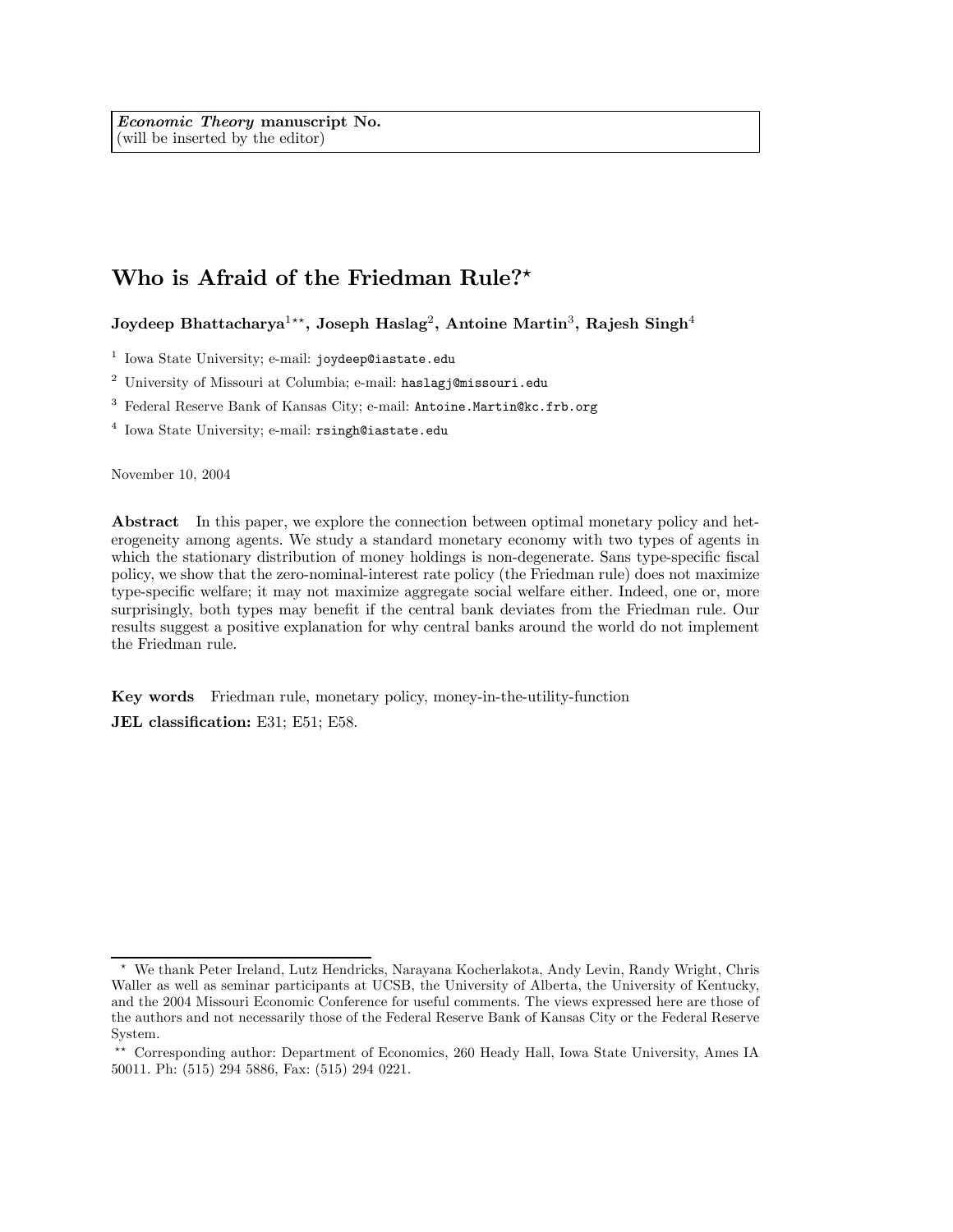# 1 Introduction

In almost every standard monetary economy populated by representative infinitely-lived agents, the optimal long run monetary policy is one in which nominal interest rates are zero, also known as the Friedman rule (Friedman, 1969). Researchers have demonstrated that this result is robust to a wide variety of modifications.1 Yet, casual empiricism suggests that central banks do not implement the zero-nominal-interest-rate policy. In this paper, we offer a positive explanation for why a benevolent central bank may not implement the Friedman rule.

A major part of our analysis is conducted in a fairly standard money-in-the-utility function (MIUF) economy modified to include the presence of two types of agents, distinguished by their different marginal utilities from real money balances.<sup>2</sup> The introduction of this heterogeneity produces a nondegenerate stationary distribution of money holdings. Put simply, in a steady state equilibrium, one type holds more money balances than the other. In this setting, faster money growth affects the welfare of each type through two channels. First, there is the (first order) rate-of-return effect: both types reduce their money holdings in the face of a higher opportunity cost. Second, if the central bank is restricted to making (imposing) the same lumpsum transfer(tax) on both types, a (second order) transfer effect emerges.<sup>3</sup> Indeed, for positive money growth rates, the type that holds more money contributes more to seigniorage than the other type but receives the same transfer, in effect causing a redistribution of income from the former to the latter.4 For negative money growth rates, the direction of the redistribution is reversed: now, the type that holds more money pays a smaller tax, in effect engineering a income transfer from the type that holds less money to the type that holds more money.

It is possible for the redistributive effect of an increase in the money growth rate to dominate the rate-of-return effect for some types of agents. In that case, an increase in the money growth rate may even be welfare enhancing. We are able to show that at least one of the types always dislikes the Friedman rule (locally), i.e., they are better off in a lifetime welfare sense if the money growth rate increases locally around the Friedman rule money growth rate. In most settings, the type that holds less money dislikes the Friedman rule (locally) but in special circumstances which we discuss below, even the type that holds more money balances may join the other type in their

<sup>&</sup>lt;sup>1</sup> See, for instance, Woodford (1990) and Ljunqvist and Sargent (2000).

<sup>&</sup>lt;sup>2</sup> An advantage of using the MIUF setup is that it encompasses a wide array of different rationales for valuing money (Feenstra,1986). Many of our assertions carry over into other monetary models with infinitely-lived agents (for example a cash-in-advance or a shopping time model).

<sup>3</sup> Following Pigou and Patinkin, Ireland (2004) calls it the "real balance effect".

<sup>4</sup> A version of this result appears in Bhattacharya, Haslag, and Martin (2005). Our work is part of a burgeoning literature studying environments with heterogeneity in which the Friedman rule is not optimal (see, for example, Levine (1991), Edmonds (2002), Green and Zhou (2002), Albanesi (2003), and Da Costa and Werning (2003).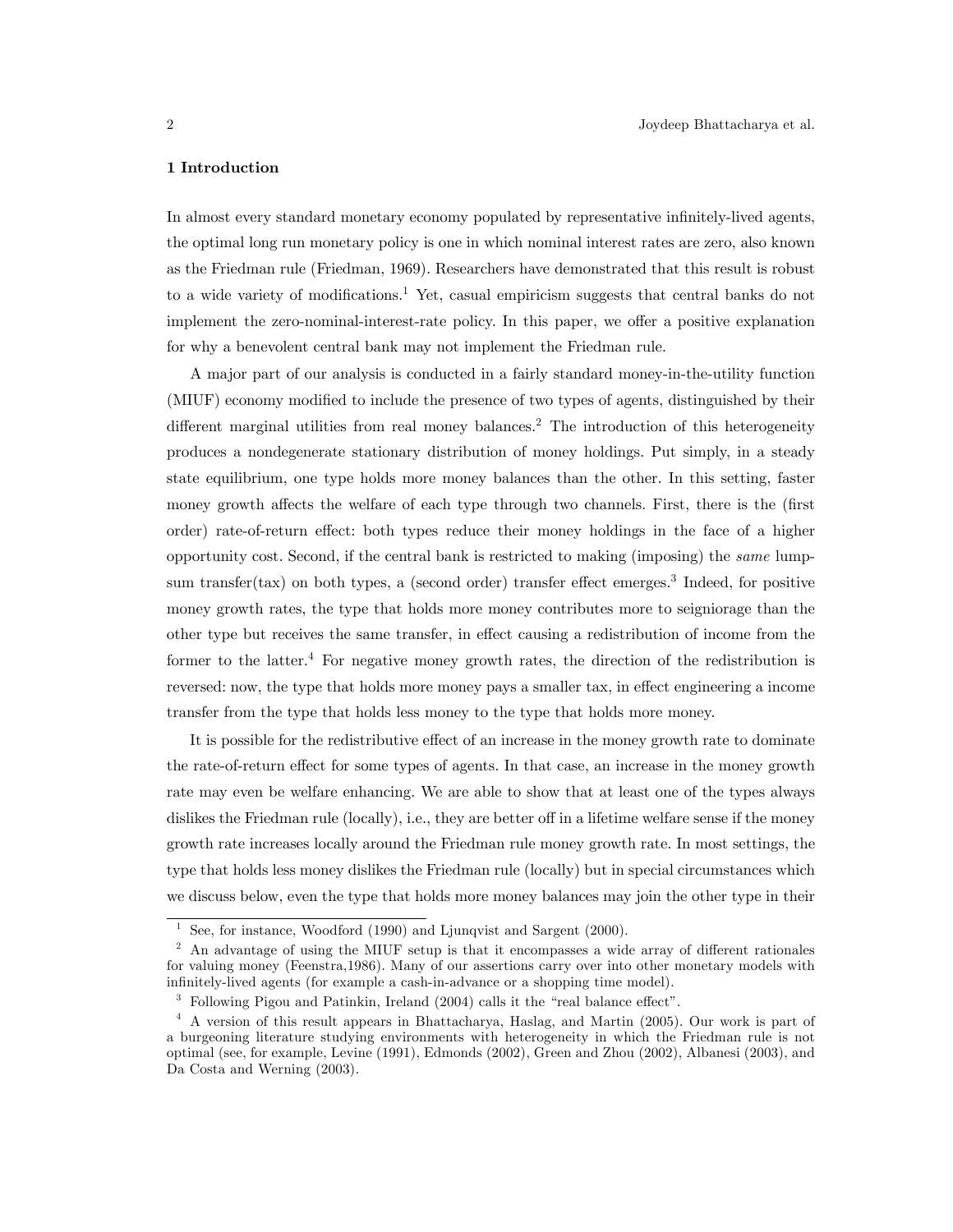shared distaste of the Friedman rule. We go on to show that if the type that holds more money dislikes the Friedman rule locally, their welfare is never maximized globally at a non-negative money growth rate. Interestingly, a parallel result for the type that holds less money is that even if they like the Friedman rule locally, they may be globally better off at (possibly) a positive money growth rate. Perhaps most surprisingly, welfare of each type may be maximized away from the Friedman rule. In other words, it is possible for everyone to prefer positive nominal interest rates over Friedman's zero-nominal-interest-rate prescription.<sup>5</sup>

An intuitive explanation for these results is in order. Recall that the type that holds more money contributes more to seigniorage than the other type but receives the same transfer. As a result, she receives net transfers when the money growth rate (i.e., inflation tax rate) is negative. The net transfer is simply the product of the inflation tax rate and the *difference* in money holdings of the two types. As the money growth increases starting from the Friedman rule money growth rate, the inflation tax rate rises; this first order effect lowers the net transfer and thus always hurts the type that holds more money. The effect coming from the changes in agents' money holdings is more complicated. Much depends on the rate at which each type adjusts their money balances in response to an increase in the money growth rate. If both types reduce their money balances at similar rates in response to an increase in the inflation tax rate, then the aforementioned first order effect dominates; in this case the type that holds more money likes the Friedman rule. Precisely for the same reason, the type that holds less money will not like the Friedman rule.

On the other hand, if the type that holds less money changes her money holdings at a faster rate than the other type, then the difference in money holdings grows as the money growth rate is raised. In such a setting, the type that holds more money would increase its net transfers and therefore dislike the Friedman rule; indeed their welfare may be maximized at a much higher money growth rate. Under certain parameter sets, we find that the difference in money holdings responds non-monotonically to the money growth rate; near the Friedman rule it rises for a while and then starts to fall again. This makes the size of the redistribution respond non-monotonically to the money growth rate. This explains why money growth rates higher than that implied by the Friedman rule, including positive money growth rates, may be welfare maximizing for one or both types. What is novel here is that while all agents may prefer some deviation from the Friedman rule, different types may want deviations of different sizes.

Thus far we have deliberated on the effects of an increase in the money growth rate on typespecific welfare. What about societal welfare, a population-weighted aggregate welfare of both

<sup>&</sup>lt;sup>5</sup> In a political economy context, it follows that if the central bank is not in any position to (in the words of current Fed chairman, Alan Greenspan) "shut off the political pressure valve", and if the median voter is the type that likes inflation, the central bank may pursue a positive nominal interest rate policy.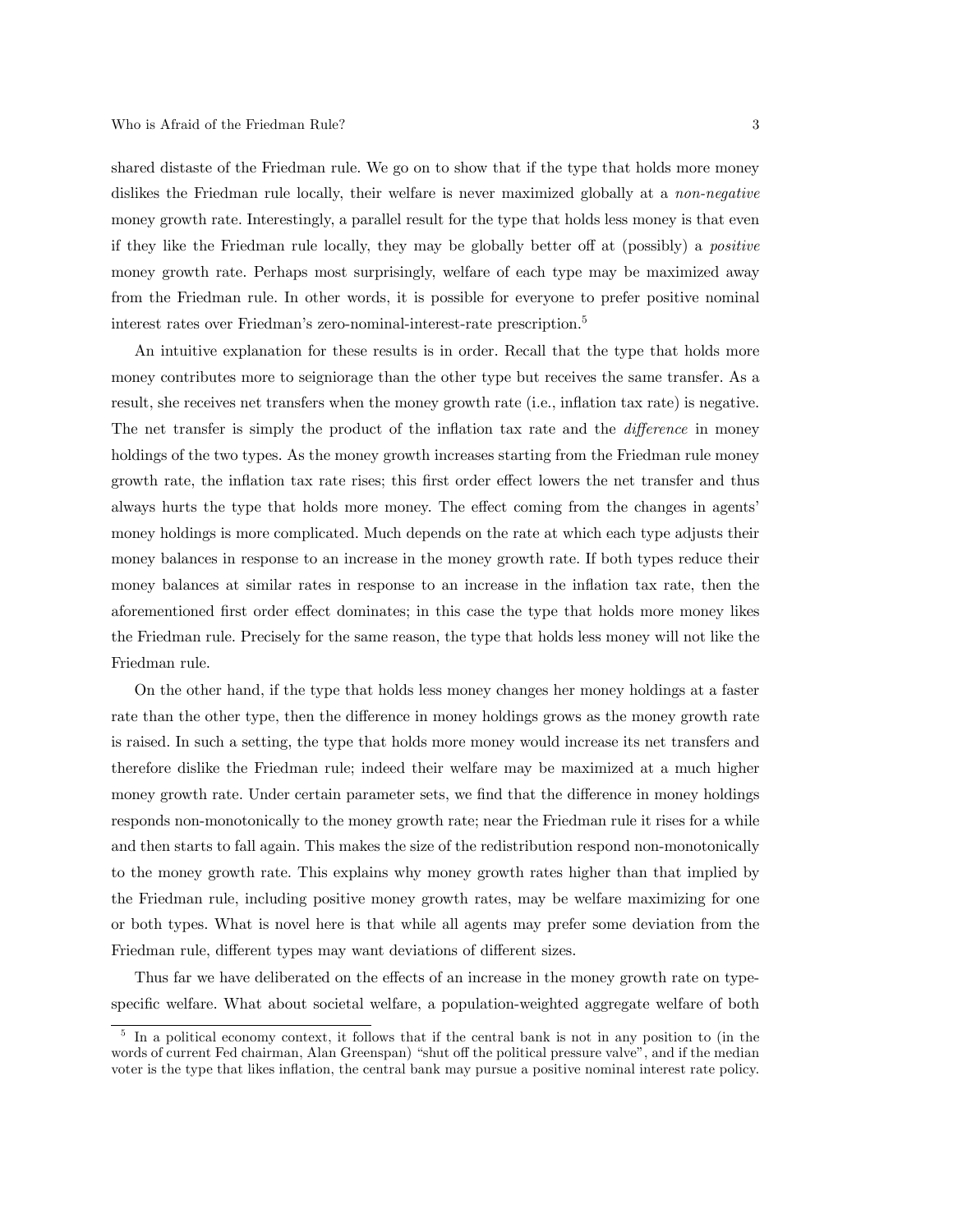types? We are able to show that a sufficient (but not necessary) condition for societal welfare to not be maximized at the Friedman rule is that the type-specific welfare of the type that holds less money is not maximized locally there. More generally, we can prove that the societalwelfare-maximizing money growth rate is *non-positive*. The upshot is that unlike in models with homogenous agents, here the prescription for "optimal" monetary policy depends on whether welfare of the individual or that of society is being maximized.

The rest of the paper proceeds as follows. Section 2 presents the model economy while Section 3 studies whether the Friedman rule is optimal for both types of agents. In Section 4 we study the optimal money growth rule that would be chosen by a social planner, while Section 5 studies the money growth rates that maximize type-specific welfare. Section 6 concludes. Proofs of many of the results are relegated to the appendices.

# 2 The model

In this section, we modify the standard representative-agent money-in-the-utility function economy to include two types of agents distinguished by their preference for real money balances. The economy is populated by a continuum of unit mass of infinitely-lived agents. Time is discrete and denoted by  $t = 0, 1, 2, \dots, \infty$ . Let  $\mu$  be the fraction of agents that place a relatively high value on the services from real money holdings, a notion that will be made precise below.

# 2.1 The environment

There is a single consumption good which is perishable. Every period both types of households are endowed with constant  $\bar{y} > 0$  units of this good.<sup>6</sup> Money is the only asset in the economy. All agents maximize the discounted sum of momentary utilities over an infinite horizon. Agents who place a relatively high (low) value on the services of real money balances are referred to as type  $H(L)$ . The preferences of the type-i where  $i = H, L$  agents are represented by

$$
W^{i} \equiv \sum_{t=0}^{\infty} \beta^{t} U^{i} \left( c_{t}^{i}, m_{t}^{i} \right) \qquad i = H, L,
$$
\n<sup>(1)</sup>

where  $0 < \beta < 1$  is the agent's subjective rate of time preference; for a type-i agent,  $c^i$  is the quantity of the consumption good, and  $m_t^i \equiv \frac{M_t^i}{p_t}$  denotes the quantity of real money balances carried over from period t to  $t + 1$ . We assume that  $U_j^i > 0$  and  $U_{jj}^i < 0$ ,  $i = L, H, j = m, c$ , where  $U_j^i \equiv \frac{\partial U^i}{\partial j}$  and  $U_{jj}^i \equiv \frac{\partial^2 U^i}{\partial j^2}$ . Also, as is standard, we posit there exists a satiation level of

 $6\text{ The assumption of an endowment economy is harmless. It will be easy to see, in what follows, that$ introducing capital and endowing households with a production technology will yield a steady state capital stock that is independent of monetary policy.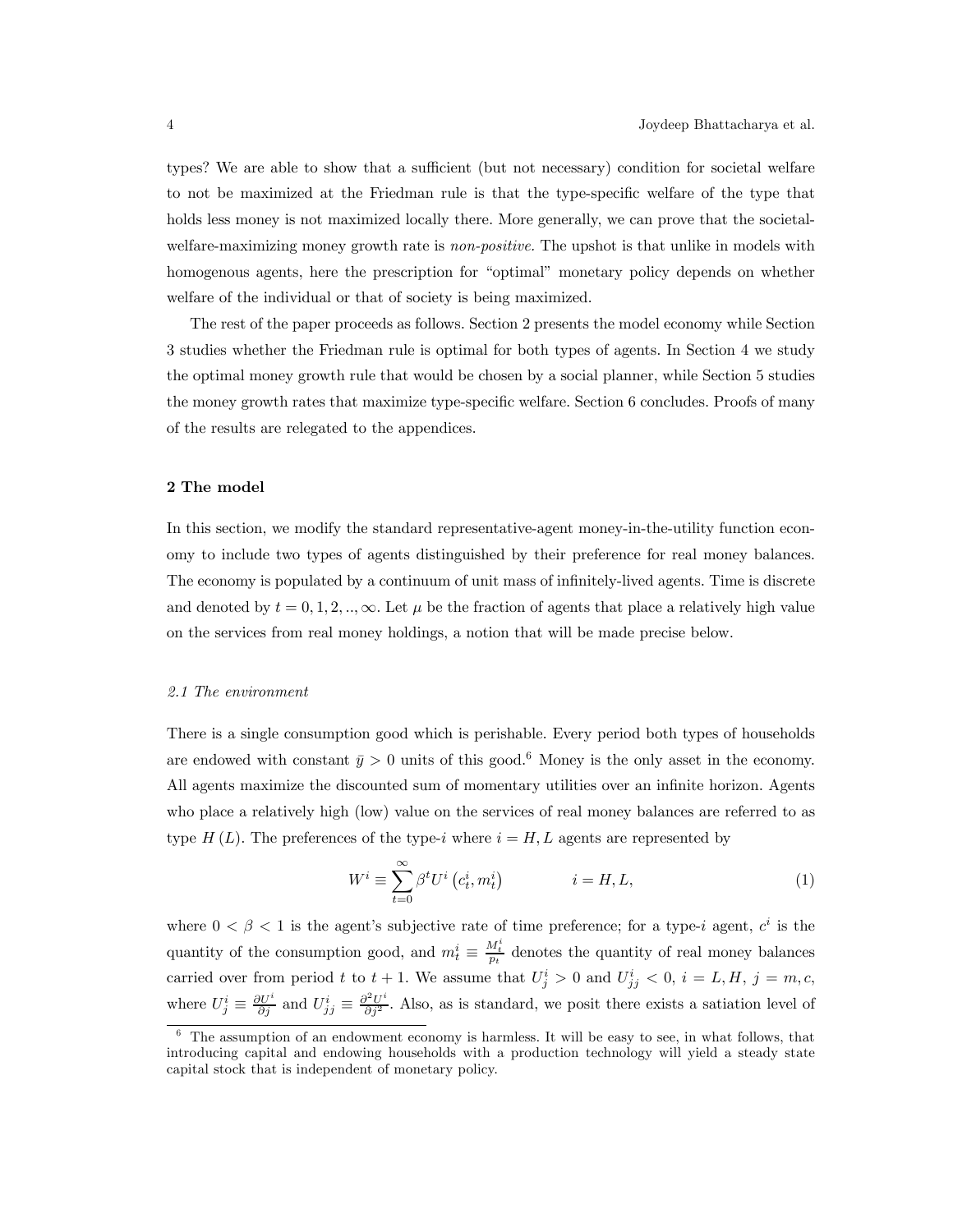real money balances such that  $U_m^L(c_L, m^{*L}) = U_m^H(c^H, m^{*H}) = 0$  with  $m^{*H}$  not less than  $m^{*L}$ . Finally, we assume  $U_m^H(\hat{c}, \hat{m}) > U_m^L(\hat{c}, \hat{m})$ ,  $\forall \hat{m} \leq m^{*H}$ , for  $i = L, H$ . In words, for the same values of consumption and real balances, the type- $H$  derives greater marginal utility from the services associated with money than does a type-L agent.

Every period, an agent allocates its real balances from last period, current endowment, and transfers received from the government between current consumption and money balances to be carried over to the next period. Formally, the budget set of an agent  $i$  is defined by

$$
\bar{y} + \frac{m_{t-1}^i}{(1+z_t)} + \tau_t \ge c_t^i + m_t^i.
$$
\n(2)

where  $1+z_t = \frac{p_{t-1}}{p_t}$ ,  $p_t$  is the price level in period t, and  $\tau$  denotes transfers from the government. There are two maximization problems, one for each type of agent. The optimal choice for the type-*i* agents,  $i = L, H$  is characterized by a sequence  $\{c_t^i, m_t^i\}_{0}^{\infty}$  that maximizes  $W^i$  as given by (1) subject to its sequence of budget constraints, (2). It is easy to check that the relevant first order condition is given by

$$
U_c^i(c_t^i, m_t^i) = U_m^i(c_t^i, m_t^i) + \frac{\beta U_c^i(c_{t+1}^i, m_{t+1}^i)}{(1+z_t)}.
$$
\n(3)

Equation (3) has a standard interpretation. At the margin, an agent is indifferent between consuming a unit this period versus carrying it over and consuming next period. The factor  $1+z_t$ in the denominator of the second term captures the notion that carrying over a unit of nominal balance this period is worth  $\frac{1}{1+z_t}$  in the next.

The government runs a balanced budget period by period. At each date  $t \geq 0$ , the government finances a lump-sum tax or transfer, denoted  $\tau$ , by altering the money supply. Formally, the datet government budget constraint is:  $\tau_t = \frac{M_t - M_{t-1}}{p_t}$ , where  $M_t$  denotes the per-capita quantity of nominal money at date t. We assume the government follows a constant money growth rule given by  $M_t = (1+z) M_{t-1}$ , where  $z > -1$ . The money supply expands if  $z > 0$ , so that  $\tau_t > 0$  is a transfer. Conversely, the money supply contracts if  $-1 < z < 0$ , so that  $\tau_t < 0$  is a tax.

# 2.2 Stationary equilibrium

In a stationary environment, the price level increases at the same rate as the money supply. Hence  $p_t = (1 + z) p_{t-1}$  obtains. Thus, the money market clearing condition can be represented as follows:

$$
m_t = \mu m_t^H + (1 - \mu) m_t^L \tag{4}
$$

where  $m_t \equiv \frac{M_t}{p_t}$  is the economywide stock of real balances. Further, in steady state, consumption and real money balances are constant over time so that  $c_t^i = \bar{c}^i$ ,  $m_t^i = \bar{m}^i$ , and  $m_t = \bar{m}$  for all t.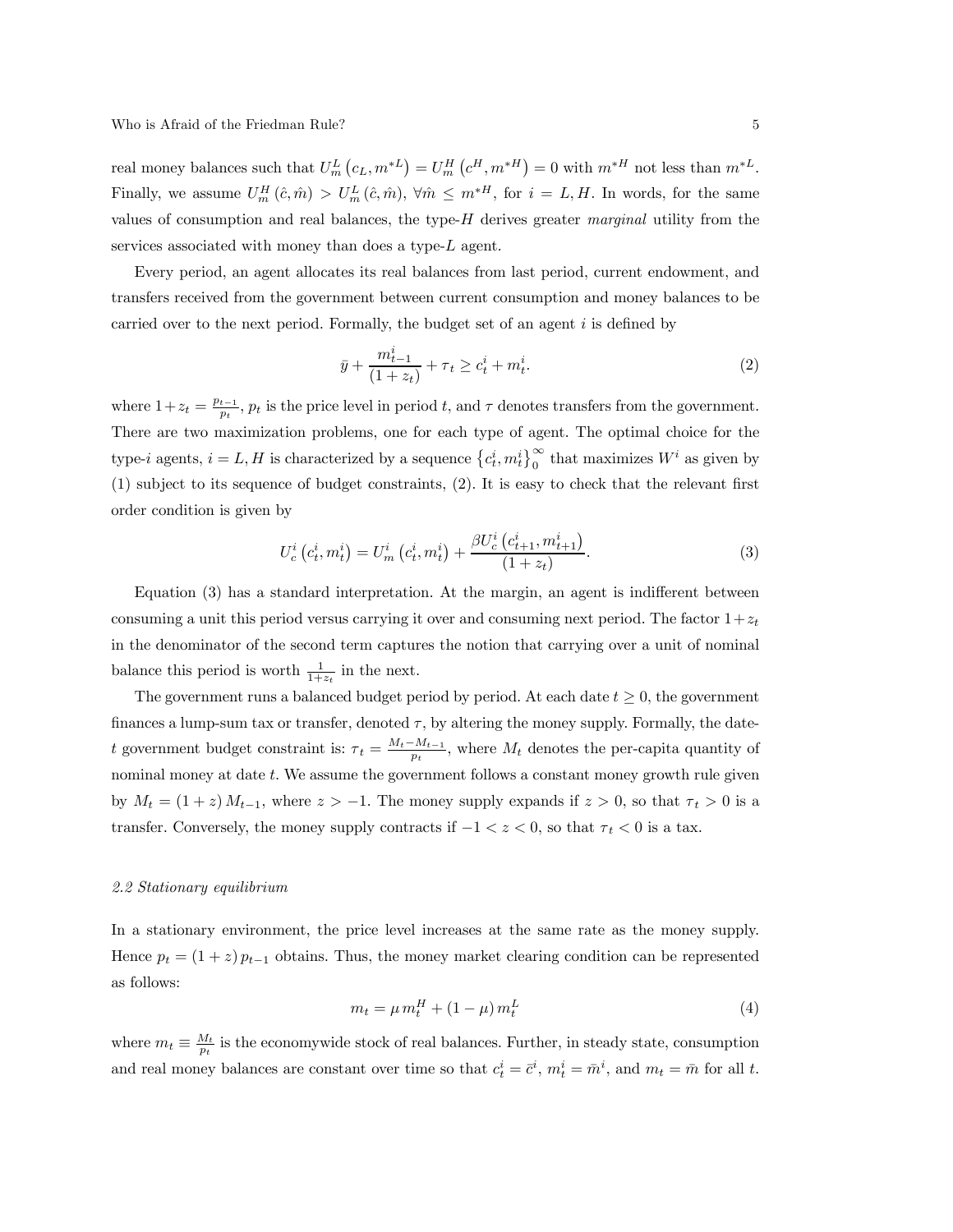Notice that  $\tau_t = \frac{zM_{t-1}}{p_t} = \frac{z}{(1+z)} \frac{M_t}{p_t}$  which in steady states reduces to  $\tau = \frac{z}{1+z} \bar{m}$ . We assume that the amount of tax or transfer  $\tau$  must be the same for both types of agents. This is the precise sense in which type-specific tax/transfer schemes are disallowed in our model. We justify this assumption by appealing to the implausibility of a tax/transfer scheme that attempts to identify people on the basis of their marginal preference for money, an object that is almost impossible for the government to observe.

Imposing steady state on (3) yields

$$
\frac{U_m^i(\bar{c}^i, \bar{m}^i)}{U_c^i(\bar{c}^i, \bar{m}^i)} = 1 - \frac{\beta}{1+z} \equiv \pi(z). \tag{5}
$$

where  $\pi(z)$ , by definition, is the opportunity cost of holding real balances.<sup>7</sup> For future reference, note that as  $1 + z \rightarrow \beta$ , or  $\pi(z) \rightarrow 0$ , i.e., when the money growth rate approaches the Friedman rule, the money holdings of each type reach their satiation levels. Finally, note that (5) implies that, given  $z$ , a higher level of consumption is associated with a higher level of real money balances.

Using the agents' budget constraints (2), the government's budget constraint  $\tau = \frac{z}{1+z}\bar{m}$ , and noting that (4) in steady state implies  $\bar{m} = \mu \bar{m}^H + (1 - \mu) \bar{m}^L$ , the agents' steady-state consumption is given by

$$
\bar{c}^L = \bar{y} + \mu \frac{z}{1+z} \left( \bar{m}^H - \bar{m}^L \right),\tag{6a}
$$

$$
\bar{c}^{H} = \bar{y} - (1 - \mu) \frac{z}{1 + z} (\bar{m}^{H} - \bar{m}^{L}).
$$
 (6b)

Thus,  $\bar{m}^L, \bar{m}^H, \bar{c}^L$ , and  $\bar{c}^H$  solve (5) - (6b) simultaneously. Furthermore, it is easy to see that all the allocations can be implicitly represented as functions of z.

Notice from equations (6a) and (6b) that heterogeneity in money balances affects consumption of each type. This is because an agent pays a type-specific seigniorage,  $\frac{z}{1+z}\bar{m}^i$ , whereas the transfer rebated by the government,  $\frac{z}{1+z}\bar{m}$ , is type-independent. Thus  $\frac{z}{1+z}(\bar{m}-\bar{m}^i)$ , which is the second term in both equations, is the *net transfer* to an agent i. In the absence of any heterogeneity, this net transfer would be zero. Henceforth, we identify the second terms in (6a)

<sup>&</sup>lt;sup>7</sup> Note that the gross nominal interest rate  $1 + i = \beta^{-1} (1 + z)$ . Thus  $\pi = \frac{i}{1+i}$ .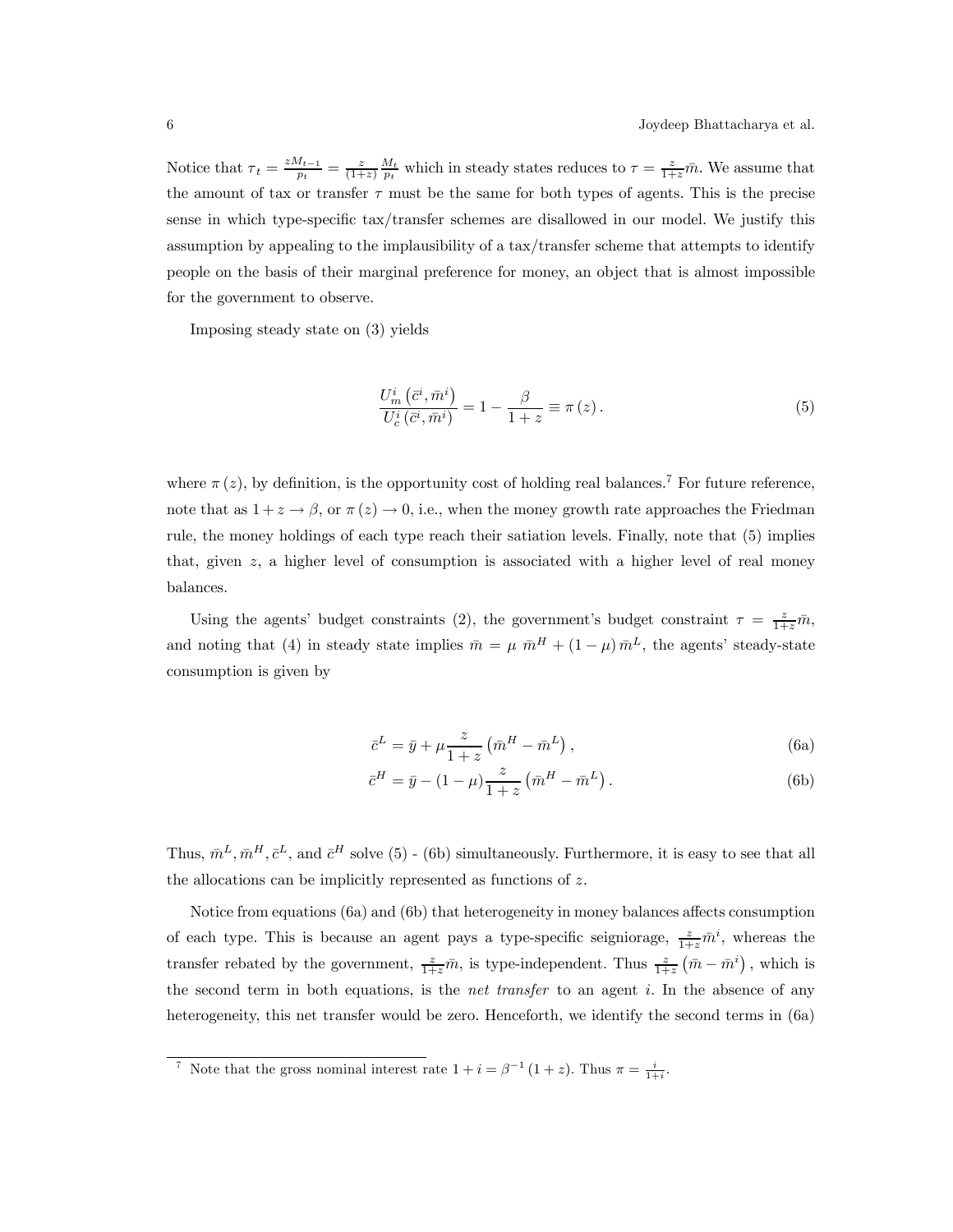and (6b) as capturing the *transfer effect*.<sup>8</sup> Evidently, the transfer effect depends on the money growth rate and the difference between the real balances held by the two types.

Below we will establish sufficient conditions under which the  $H$  types hold more money than the L types, i.e.,  $\bar{m}^H \geq \bar{m}^L$  will obtain. We will further specify conditions under which both  $\bar{m}^H$ and  $\bar{m}^L$  monotonically decrease with z. The reason why we are unable to obtain condition-free results is the following. On the one hand, depending on whether the inflation tax rate is positive or negative, one or the other type is getting a net income transfer; the type that gets the transfer can afford to hold more money. However, the different marginal utilities from holding money also dictates whether they *actually* hold more money or not.

## 2.3 Money growth rate and allocations

For analytical convenience, we assume a separable utility form given by

$$
U^{i}(c,m) = u(c) + v^{i}(m); \qquad i \equiv L, H,
$$

where  $v^i(m) \equiv \lambda^i \left[ w(m) - mw'(m^{*i}) \right]$ , and both u and w have CES forms,  $c^{1-\sigma}/1 - \sigma$ . To conform to our assumptions made in Section 2.1, we assume  $\lambda^H > \lambda^L$  and  $m^*$ <sup>H</sup> ≥  $m^*$ <sup>L</sup> hold. Then, for any  $\hat{m}$ ,

$$
\frac{U_m^H\left(\hat{c},\hat{m}\right)}{U_m^L\left(\hat{c},\hat{m}\right)} = \frac{\lambda^H\left[w'\left(\hat{m}\right) - w'\left(m^{*H}\right)\right]}{\lambda^L\left[w'\left(\hat{m}\right) - w'\left(m^{*L}\right)\right]} > 1.
$$
\n(7)

We are then able to show the following.

#### Lemma 1 Suppose

$$
\bar{y} > \bar{y}^*,\tag{A.1}
$$

where  $\bar{y}^*$  is implicitly determined by  $\frac{u_c(\bar{y}^*+\mu(1-\beta)m^*L)}{u_c(\bar{y}^*-(1-\mu)(1-\beta)m^*L)} = \frac{\lambda^L}{\lambda^H}$ . Then given the assumptions on

preferences and endowments,  $\bar{m}^H > \bar{m}^L$  for all  $m^*$   $> m^*$ , i.e., the H types hold more money than the L types. If  $m^{*H} = m^{*L}$ ,  $\bar{m}^H > \bar{m}^L \forall z > \beta - 1$  and  $\bar{m}^H = \bar{m}^L$  at  $z = \beta - 1$ .

<sup>8</sup> An alternative explanation of the transfer effect is the following. Suppose there is no heterogeneity, and all agents were identically L types. As all seigniorage is rebated back to the agents, the net transfer will trivially be zero. Suppose instead that a fraction  $\mu$  of agents hold "excess real balances",  $\bar{m}^H - \bar{m}^L \ge$ <br>0. As the excess seigniorage  $\frac{z}{1+z}(\bar{m}^H - \bar{m}^L)$  raised from them is equally redistributed to that each agents (of both types) receive  $\mu \frac{z}{1+z} (\bar{m}^H - \bar{m}^L)$  as 'excess rebate', which equals the net transfer to an L type as in equation (6a). On the other hand, each H type pays  $\frac{z}{1+z}(\bar{m}^H - \bar{m}^L)$  but receives only  $\mu \frac{z}{1+z} \left( \bar{m}^H - \bar{m}^L \right)$ . As a result, each H type's loss of income equals  $(1-\mu) \frac{z}{1+z} \left( \bar{m}^H - \bar{m}^L \right)$ . The above interpretation assumed  $z > 0$ . It is easy to argue that  $z < 0$  simply reverses the direction of income redistribution.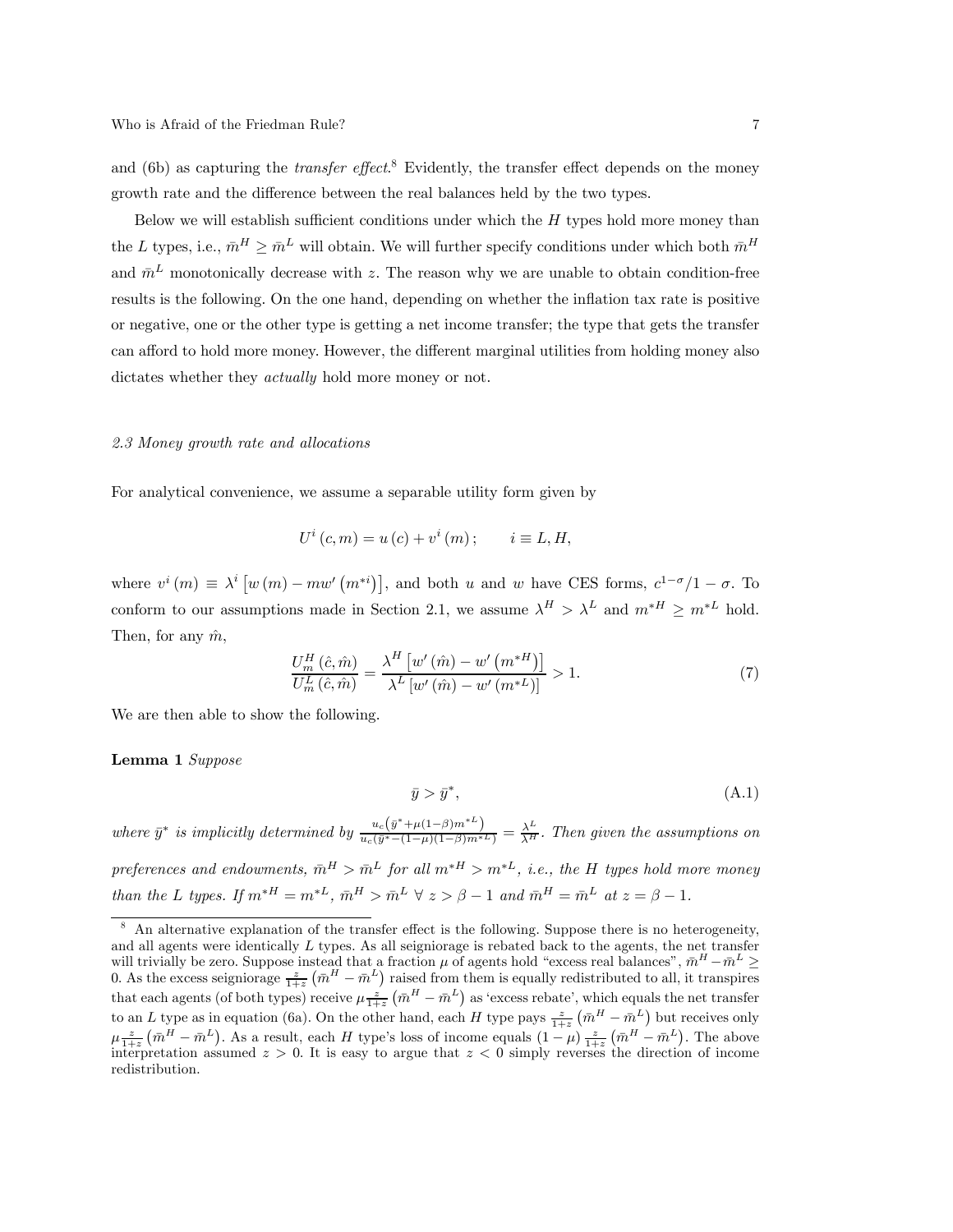When  $z \geq 0$ , the intuition behind why the H types hold more money than the L types is straightforward. If it were otherwise, there would be a net income transfer away from the L types. A lower income in addition to a lower marginal utility from money would imply that they are holding lower real balances than the H types, thus contradicting our initial supposition. For  $z < 0$ , suppose contrary to Lemma 1 that L types hold more money and thus receive net income transfers. Now the income effect and the relatively lower preference for real balances work in opposite directions. If  $(A.1)$  is satisfied, the income effect from transfers is dominated and  $L$ types always hold relatively smaller real balances.

An immediate implication of Lemma 1 is that

# Corollary 1

$$
\bar{c}^H \ge \bar{c}^L \Longleftrightarrow z \le 0. \tag{8}
$$

The type that holds more money gets the higher consumption if and only if there is deflation.

Further, differentiating (6a) and (6b) yields

$$
\frac{1}{\mu}\frac{dc^L}{dz} = -\frac{1}{1-\mu}\frac{dc^H}{dz}
$$
\n(9)

$$
= \frac{z}{1+z} \left( \frac{dm^H}{dz} - \frac{dm^L}{dz} \right) + \frac{1}{(1+z)^2} \underbrace{(\bar{m}^H - \bar{m}^L)}_{\geq 0},\tag{10}
$$

Notice first that a change in  $z$  affects income transfers *between* the two types, and thus, changes in consumption have opposite signs (see eq.  $(9)$ ). Lemma 1 ensures that the second term in  $(10)$  is positive. Thus, a higher z brings more (less) income transfers for the  $L(H)$  types. The first term, on the other hand, depends on the differential rate of change of real balances of the two types. In general, away from the Friedman rule, it turns out that the second term in (10) dominates the first, and thus consumption of  $L(H)$  types increases (decreases) with z. However, near the Friedman rule, as both types adjust their real balances relatively sharply towards satiation, the direction of consumption changes may depend on their rates of real balance adjustment relative to each other. If these adjustment rates are similar, the second term in (10) still dominates and consumption of  $L(H)$  types increases (decreases) with z. However, with a specific set of parameters, we find that the difference in money holdings responds non-monotonically with the money growth rate; near the Friedman rule it rises for a while and then starts to fall again. Then the direction of the changes in consumption is reversed.

Thus, in order to further study changes in allocations with respect to z, we need to first understand how real balances of both types change with z.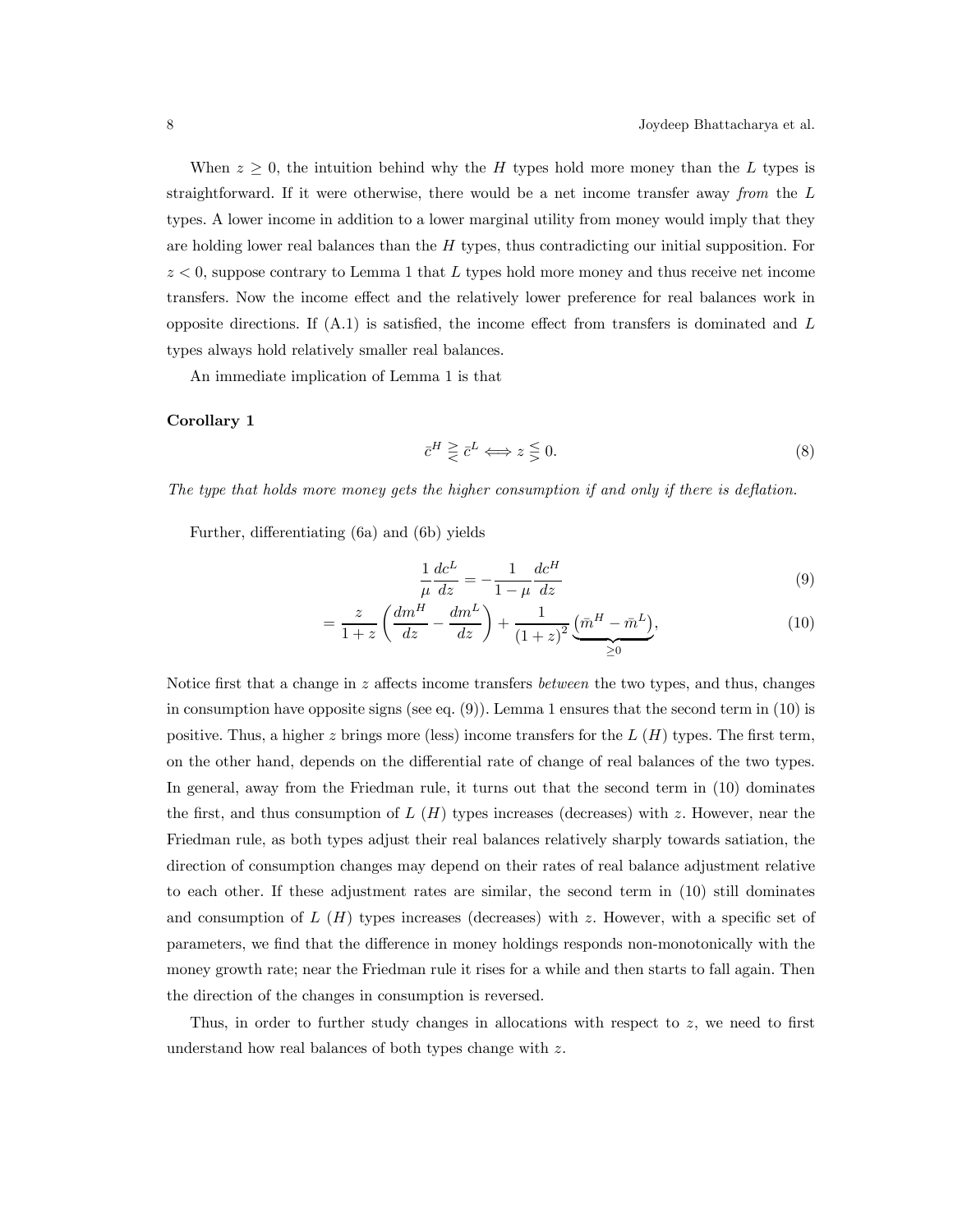**Lemma 2** At the Friedman rule, real money balances of both types are decreasing in the money growth rate. Furthermore, suppose

$$
\bar{y} > \bar{y}^{**},\tag{A.2}
$$

where  $\bar{y}^{**} \equiv \left(\varphi - \frac{1-\beta}{\lambda^H}\right)$  $\Bigl)$   $m^*$ <sup>H</sup>, and where  $\varphi \equiv$  $\Gamma$  $\frac{1}{2}$  $\mathsf{I}$  $\mu\sigma\left(1-\beta\right)$  if  $\sigma\beta<1$  $\mu(\sigma - 1)$  if  $\sigma\beta > 1$ . Then, real money balances for both types are decreasing in the money growth  $ra$ 

From (5), it follows that if consumption remained the same, real balances would simply decrease with z, a pure price effect. However, as is clear from  $(6a)$  and  $(6b)$ , consumption of both types changes with z. Moreover, (6a) and (6b) imply a) if the difference  $\bar{m}^H - \bar{m}^L$  remained same, a higher z will bring more (less) income for the L (H) types, b)  $\bar{m}^H - \bar{m}^L$  changes with z, which also impacts their income. The two income effects of  $z$  may combine or oppose each other but, in general, the first component dominates. As a result, as  $z$  increases the total income of  $H$  $(L)$  types decreases (increases). Thus, for H types a higher z not only increases the opportunity cost of money, but also decreases their income. As a result,  $\bar{m}^H$  is decreasing in z. On the other hand, the income of  $L$  types is increasing in  $z$ . Assumption  $(A.2)$  ensures that the income effect is dominated by the price effect of a higher z. Thus,  $\bar{m}^L$  is also decreasing in  $z^9$ .

Note in passing that Assumptions  $(A.1)$  and  $(A.2)$  are sufficient but not *necessary*. Further, both can be combined as  $\frac{\bar{y}}{1-\beta} > \max\{\bar{y}^*, \bar{y}^{**}\}.$ 

# 3 Who does not like the Friedman rule?

In this section, we first show that for a general class of MIUF models it is never the case that the Friedman rule is optimal for both types of agents. To verify whether this result holds under model specifications in which monetary policy has an output effect, we then study a cash-in-advance economy with production.

#### 3.1 One type always dislikes the Friedman rule

We start by proving that for all the utility functions that incorporate satiation the Friedman rule is disliked by one type. The marginal rate of substitution between consumption and real

<sup>&</sup>lt;sup>9</sup> Lemma 2 asserts that real money balances for both types are decreasing in the money growth rate both locally near the Friedman rule and globally for all non-negative money growth rates. While it does not claim a similar behavior for the allowable range of negative money growth rates, such behavior is infact true. Numerical examples confirm it; additionally a messier analog of a sufficient condition like (A.2) can easily be written.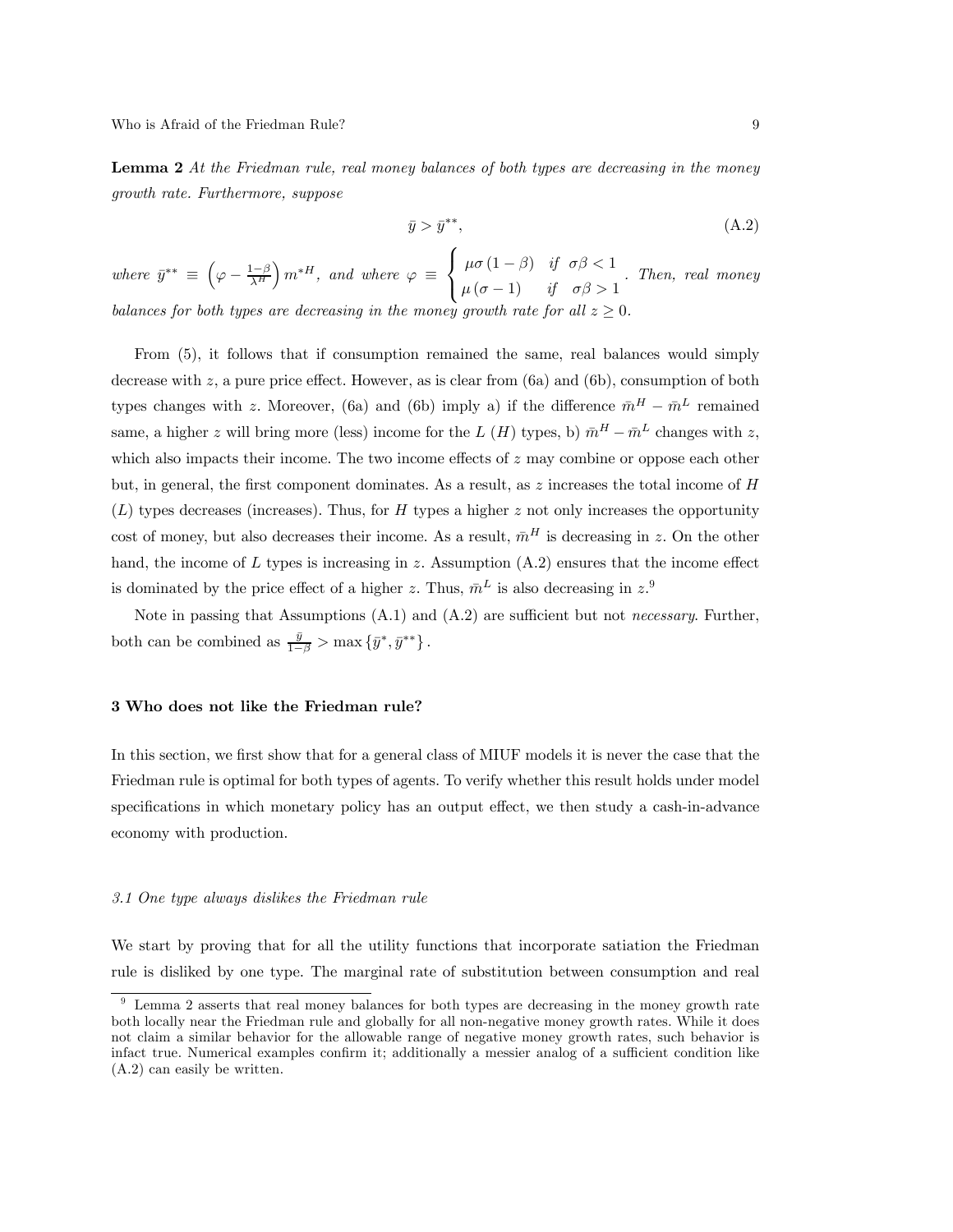balances are given by (5), which is repeated below for convenience:

$$
\frac{U_m^i(\bar{c}^i, \bar{m}^i)}{U_c(\bar{c}^i, \bar{m}^i)} = 1 - \frac{\beta}{1+z} \equiv \pi(z). \tag{5}
$$

Note that by assumption  $U_m^L(\bar{c}^L, m^{*L}) = U_m^H(\bar{c}^H, m^{*H}) = 0$ . Therefore, at the Friedman rule,  $\bar{m}^i = m^{*i}.$ 

The analysis in Section 2 implies that the equilibrium steady state utilities of agents can be expressed as function of the money growth rate  $z$ . Further, using  $(5)$ , it follows that

$$
(1 - \beta) \frac{dW^i}{dz} = U^i_c \frac{d\bar{c}^i}{dz} + U^i_m \frac{d\bar{m}^i}{dz}
$$

$$
= U^i_c \left[ \underbrace{\frac{d\bar{c}^i}{dz}}_{\text{Transfer effect}} + \underbrace{\pi(z) \frac{d\bar{m}^i}{dz}}_{\text{Rate-of-return effect}} \right] \tag{11}
$$

Notice that the first term within brackets represents the *transfer* effect of changes in  $z$ , while the second term denotes its rate-of-return effect. Since real balances are decreasing in  $z$ , the rate-of-return effect hurts both types when z is increased. Note from  $(5)$  that at the Friedman rule, the second term in (11) vanishes. Thus, at the Friedman rule, a change in utility takes place solely through a change in consumption. From (9), we know that the change in consumption for the two types have opposite signs. Thus, using (9), it follows that

$$
\frac{dW^L}{dz} = -\frac{U_c^L}{U_c^H} \frac{\mu}{1-\mu} \frac{dW^H}{dz} \tag{12}
$$

Hence, increasing  $z$  at the Friedman rule is always a local improvement for one type of agents. We summarize the above discussion in the following proposition.

Proposition 1 Given our assumptions, the Friedman rule is always (locally) disliked by one type.

Notice that at the Friedman rule, both types are optimally satiated with real balances. Hence, a small change in z (engineered via changes in real balances) has no rate-of-return effect on their welfare. However, changes in real balances do affect net transfers between agents; indeed equation  $(11)$  makes clear that the direct rate-of-return effect of an increase in z is washed out leaving only the indirect transfer effect. As eq. (12) highlights, the transfer effect hurts one and benefits the other; as such, it can never be, that locally near the Friedman rule, both types will want money growth rates unchanged. Recall from (6a) and (6b) that the transfer effect depends on the gap between real balances held by the two types. If this gap shrinks as  $z$  increases, net transfers to (from)  $H(L)$  types decreases. In that case,  $L(H)$  types will be made better (worse) off by a local deviation in z. On the other hand, if the aforementioned gap widens, net transfers will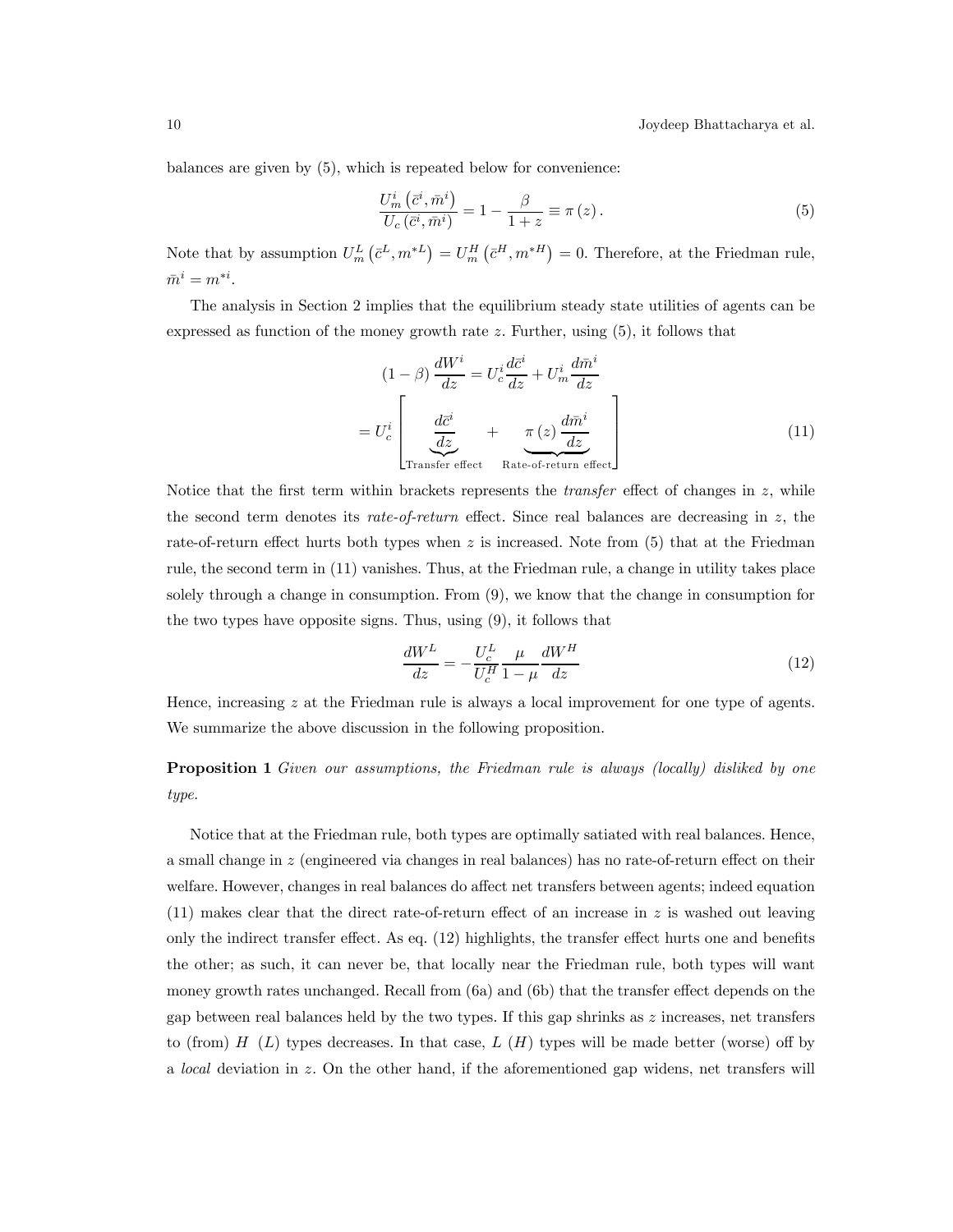depend on changes in the product  $\frac{z}{1+z}(\bar{m}^H - \bar{m}^L)$ , which in turn will depend on the preference specification. Nevertheless, the change will hurt one type at the cost of the other.<sup>10</sup>

The following Lemma 3 establishes necessary and sufficient conditions to identify the agent type that would benefit from a marginal increase in z at the Friedman Rule.

**Lemma 3** Given agents' preferences,  $L(H)$  types will prefer an increase in z at the Friedman rule, if and only if

$$
\frac{u_c (c^{*H})}{\lambda^H w_{mm} (m^{*H})} - \frac{u_c (c^{*L})}{\lambda^L w_{mm} (m^{*L})} < (>) \frac{m^{*H} - m^{*L}}{1 - \beta},\tag{13}
$$

where  $c^*$  and  $c^{*H}$  denote consumptions of L type and H type respectively, at the Friedman rule.

We can explain the condition  $(13)$  as follows. Suppose z is increased infinitesimally at the Friedman rule. Then there will be a change in the net transfer between the two types attributable to two effects: a) a change in inflation tax rate  $\frac{z}{1+z}$  and b) a change in the difference between the real balances of the two types  $\bar{m}^H - \bar{m}^L$ . Increasing z reduces  $\frac{z}{1+z}$  in absolute value and thus reduces (increases) transfers to the  $H(L)$  types. However, if the difference between real balances widens, i.e.,  $\frac{dm^H}{dz} - \frac{dm^L}{dz} > 0$ , then H (L) types are better (worse) off by a larger transfer. The right hand side of condition (13) in Lemma 3 represents the tax rate effect, while the left hand side represents the effect of changes in real balances. If the widening of real balances dominates the tax rate change, the  $H(L)$  types will (will not) prefer a deviation from the Friedman rule. The situation is reversed if the widening of real balances is smaller, or if it shrinks instead, i.e.,  $\frac{dm^H}{dz} - \frac{dm^L}{dz} < 0.$ 

It is instructive to work through a special case. To that end, start by assuming that  $m^*$  =  $m^*$  holds; then it is obvious that  $c^{*L} = c^{*H}$  holds. In this case, notice that condition (13) in Lemma 3 reduces to

$$
\frac{1}{\lambda^H w_{mm} (m^{*H})} - \frac{1}{\lambda^L w_{mm} (m^{*L})} < (>) 0 \tag{14}
$$

Since  $\lambda^H > \lambda^L$  and  $w_{mm} < 0$  holds, eq. (14) implies that the L types like the Friedman rule, but the H types would prefer a higher money growth rate.<sup>11</sup> Thus, in this case, even the H types (who always hold higher real balances relative to L types, and with  $z < 0$ , are the net receivers of income) dislike the Friedman rule. This can happen because of the following reason. Notice that while the Friedman rule obtains the agents a satiation level of real balances, it does not maximize their income from net transfers. Now as  $z$  rises, faced with a positive opportunity cost, both types reduce their real balances. However, the decrease in  $L$  types' real balances is sharper relative to

 $10$  Notice that the assumption of separability is not required for the result stated in Proposition 1.

<sup>&</sup>lt;sup>11</sup> By continuity, same holds true even for cases where  $m^{*H} > m^{*L}$ , but  $\lambda^H$  is sufficiently larger than

 $\lambda^L$ .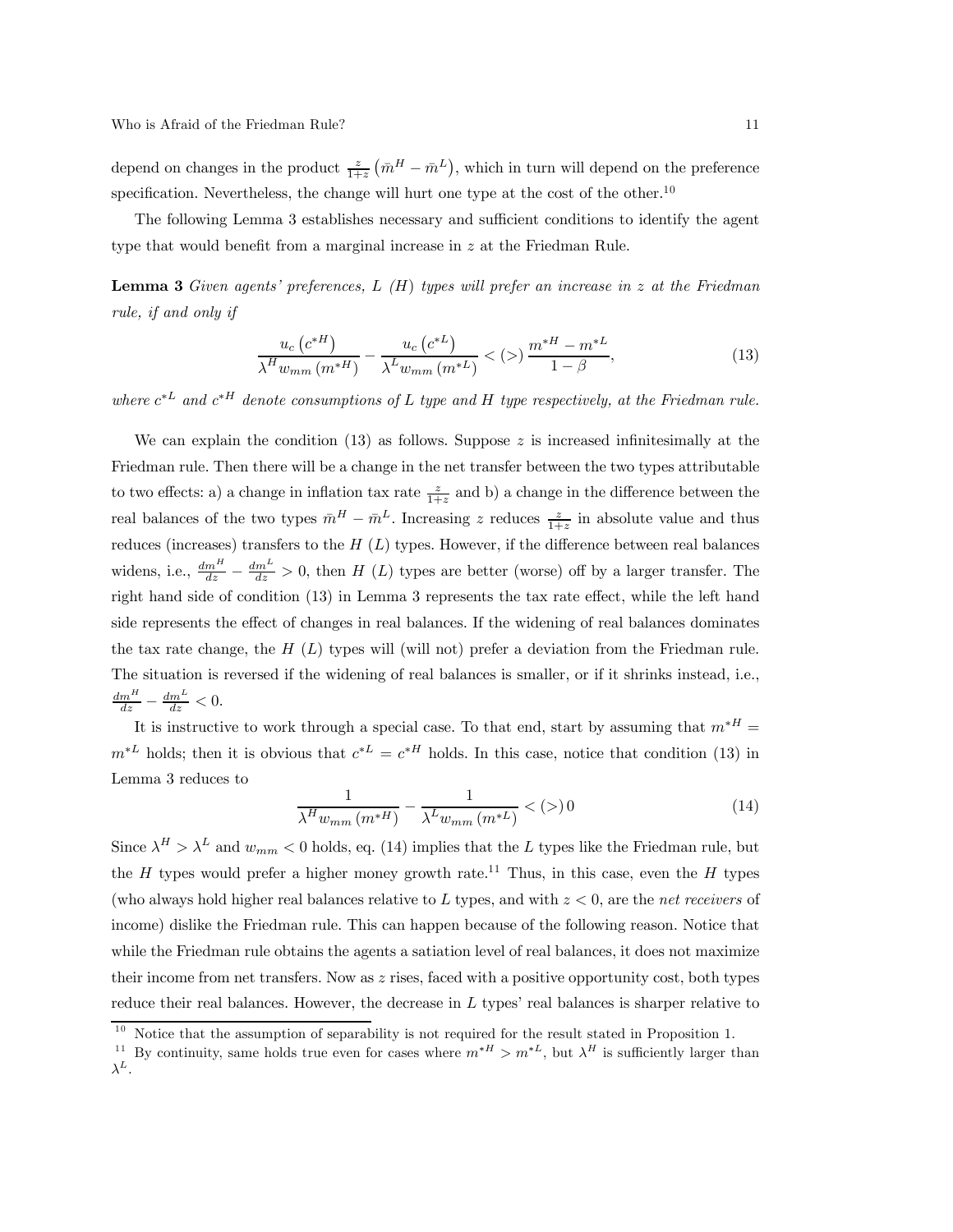that of the H types. Thus with a marginal increase in z, the H types can obtain bigger transfers (which to them has a positive worth in terms of marginal utility of consumption), whereas losing real balances at the margin is costless to them since they are already satiated with real balances.

The same logic implies that L types will not prefer a local deviation from the Friedman rule. Note however, it is not clear from the above condition if the Friedman rule is globally preferred by L types. Finally, suppose that the condition stated in Lemma 3 holds in a way such that L types prefer a higher money growth rate than the Friedman rule. Again, even though now the H types do not prefer a local increase in  $z$ , it is not clear if the Friedman rule maximizes their welfare.

The above discussion raises two key policy questions. First, what are the most-preferred typespecific money growth rules? And, more importantly, what is the socially optimal money growth rate? While the answer to the first question is postponed until Section 5, the socially optimal level of z is studied next in Section 4.

## 3.2 Models in which superneutrality fails

Is Proposition 1 simply an artifact of the assumptions in the model that yields superneutrality? If changes in the money growth rate distort output, do our results disappear? Below we first present a simple extension of our model that adds a labor-leisure choice and which reaffirms the results stated in Proposition 1. Next, we contrast our results with a cash-in-advance set up where monetary growth additionally creates an intertemporal price distortion that depresses output. Both extensions prove that the presence of superneutrality is not needed for the flavor of Proposition 1 to survive.

3.2.1 MIUF with labor-leisure choice Here, each agent has a unit of time that it can divide between labor and leisure. Let agents' momentary utility be given by  $U^i(c, l, m)$  and let each type have access to an identical production technology described by  $f(l)$ , where f has the standard properties of a production function. It is straightforward to show that the marginal rate of substitution between consumption and labor is given by

$$
-\frac{U_l^i}{U_c^i} = f_l(l^i)
$$
\n(15)

Now that each agent's output is given by  $f(l^i)$ , using (6a) and (6b), their consumption is given by

$$
\bar{c}^{L} = f\left(\bar{l}^{L}\right) + \frac{z}{1+z}\mu\left(\bar{m}^{H} - \bar{m}^{L}\right)
$$

$$
\bar{c}^{H} = f\left(\bar{l}^{H}\right) - \frac{z}{1+z}\left(1-\mu\right)\left(\bar{m}^{H} - \bar{m}^{L}\right)
$$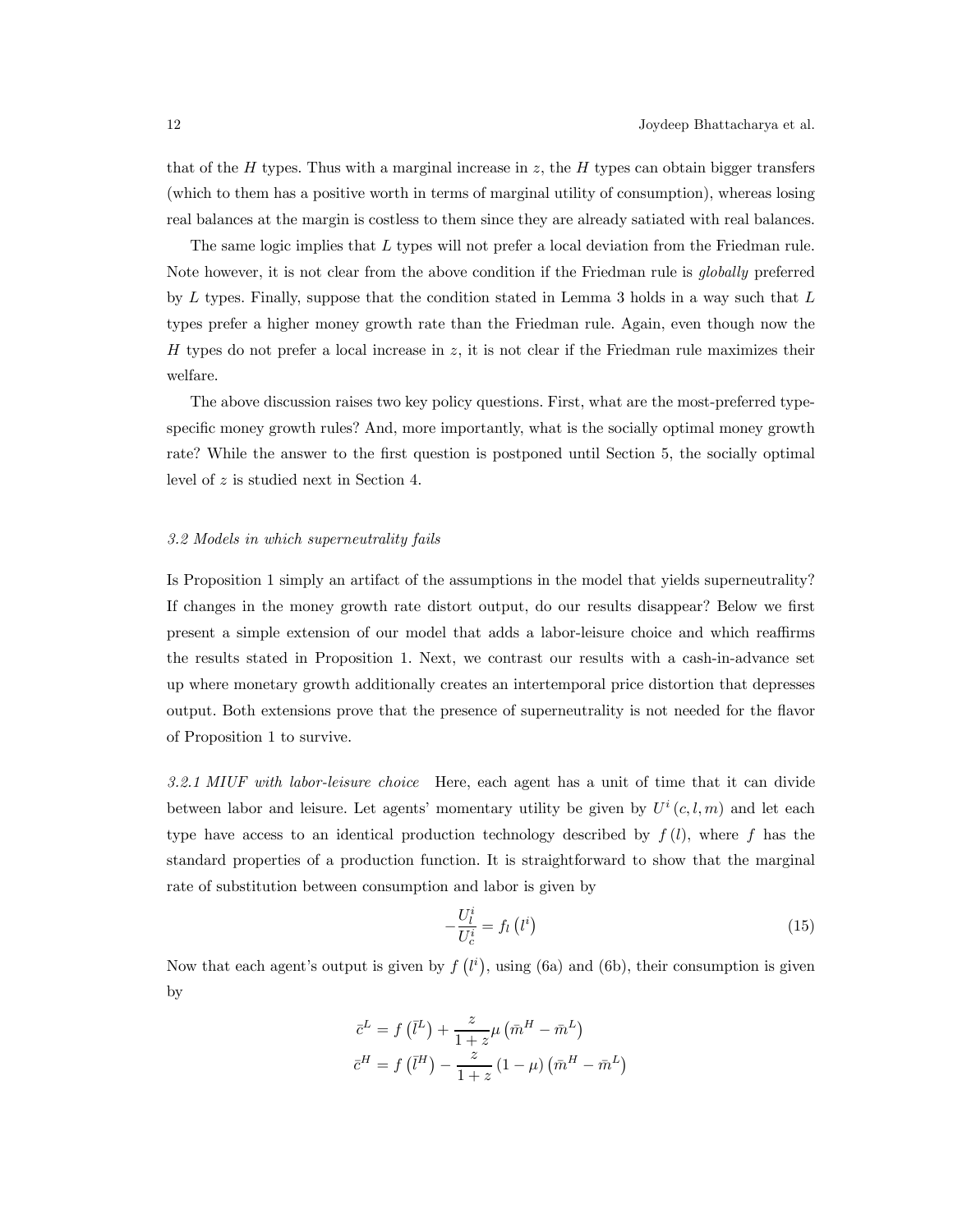Who is Afraid of the Friedman Rule? 13

As before, each agent's allocations and utility can be implicitly expressed as a function of z. Differentiating the  $L$  types' utility with respect to  $z$  yields

$$
\frac{dU^L}{dz} = U_l^L \frac{dl^L}{dz} + U_c^L f_l \left(l^L\right) \frac{dl^L}{dz} + U_c^L \frac{d}{dz} \left[\frac{z}{1+z} \mu \left(\bar{m}^H - \bar{m}^L\right)\right] + U_m^L \frac{dm^L}{dz},
$$

which using (15) reduces to

$$
\frac{dU^L}{dz} = U_c^L \frac{d}{dz} \left[ \mu \frac{z}{1+z} \left( \bar{m}^H - \bar{m}^L \right) \right] + U_m^L \frac{dm^L}{dz}
$$

Again, the second term in the above equation vanishes at the Friedman rule. Combining the above with a similar equation for the  $H$  types replicates (12).

3.2.2 A cash-in-advance economy The agents' heterogeneity now stems from their differential abilities to produce and therefore accumulate unequal real balances from the sale of their produce. Here, both types of agents have identical preferences in consumption (c) and leisure  $(1 - l)$ , represented by a standard utility function  $u(c, 1 - l)$ . Agents produce consumption goods by using the following technology

$$
y^{i} = \alpha^{i} f(l^{i}), \ \alpha^{H} > \alpha^{L}, \ f' > 0.
$$

As is standard in these models, we assume that a household consists of a shopper-seller pair, who separate at the beginning of each period and then reunite in the end. While the seller works at the mill and sells the output, the shopper goes to the mills (other than her own) with cash to purchase goods. Note that the money accumulated through sales can only be used for purchases during the next period. Thus, once the inflation is taken into account, a unit of labor that earns  $\alpha^{i} f' (l^{i})$  units of goods today is worth only  $\frac{\alpha^{i}}{1+z} f'(l^{i})$  units tomorrow. At the optimum, an agent is indifferent between enjoying a unit of leisure today, or working in the market and consuming  $\frac{\alpha^i}{1+z} f'(l^i)$  units of goods tomorrow. Thus, a household's optimal labor leisure choice is given by

$$
-u_l^i = \frac{\alpha^i f'(l^i)}{(1+z)} \beta u_c^i, \tag{17}
$$

where  $u_j^i \equiv u_j(\bar{c}^i, \bar{l}^i)$ . Alternatively, (17) equates the marginal rate of substitution between consumption and leisure  $\frac{u_i^i}{u_c^i}$  to its marginal rate of transformation  $\alpha^i f'(l^i)$  discounted by the gross nominal interest rate  $(1+z)\beta^{-1}$ . Were the labor earnings consumed during the same period, the relative price of earnings to consumption would identically equal 1. Thus, the cashin-advance constraint lowers the price of earnings relative to consumption by  $1 - \frac{\beta}{1+z}$ , which discourages work relative to the case in which earnings are consumed contemporaneously.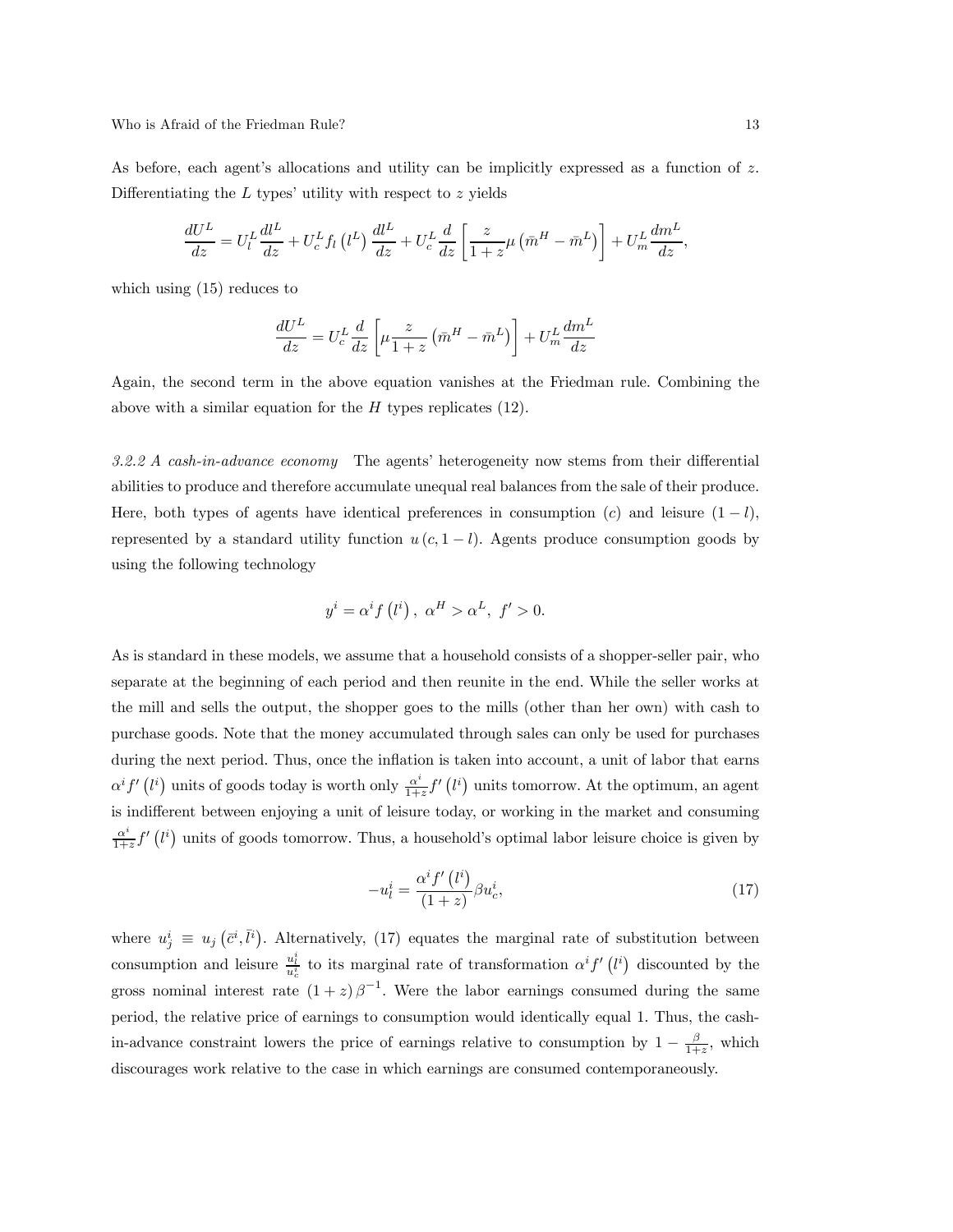Further, in the steady state, agents' consumption is given by [see (42a) and (42b) in Appendix E]

$$
\bar{c}^{L} = \alpha^{L} f\left(\bar{l}^{L}\right) + \frac{z}{1+z}\mu\left(\bar{m}^{H} - \bar{m}^{L}\right)
$$
\n(18a)

$$
\bar{c}^{H} = \alpha^{H} f\left(\bar{l}^{H}\right) - \frac{z}{1+z} \left(1-\mu\right) \left(\bar{m}^{H} - \bar{m}^{L}\right) \tag{18b}
$$

Observe that the terms in the above expressions are identical to those in (6a) and (6b), except that agents' output now depends on their optimal choice of labor which in turn depends on the money growth rate z.

Once again, agents' steady state utilities can be expressed as functions of  $z$ . Then,

$$
\frac{du^i}{dz} = u^i_c \frac{d\bar{c}^i}{dz} + u^i_l \frac{d\bar{l}^i}{dz},
$$

which, using  $(17)$  -  $(18b)$ , yields

$$
\frac{du^L}{dz} = u_c^L \alpha^L f' \left(\bar{l}^L\right) \left(1 - \frac{\beta}{1+z}\right) \frac{d\bar{l}^L}{dz} + u_c^L \frac{d}{dz} \left[\frac{z}{1+z} \mu \left(\bar{m}^H - \bar{m}^L\right)\right],
$$
\n
$$
\frac{du^H}{dz} = u_c^H \alpha^H f' \left(\bar{l}^H\right) \left(1 - \frac{\beta}{1+z}\right) \frac{d\bar{l}^H}{dz} - u_c^H \frac{d}{dz} \left[\frac{z}{1+z} \left(1 - \mu\right) \left(\bar{m}^H - \bar{m}^L\right)\right].
$$
\n(19)

Notice that the first term on the right hand side of (19) captures the rate-of-return effect, while the second term represents the transfer effect. As discussed above, the rate-of-return effect now stems from the intertemporal price wedge introduced by the cash-in-advance constraint. Under some mild restrictions on preferences, it can be shown that a higher rate of inflation  $z$  discourages work.12 Then, as in our MIUF version, the rate-of-return effect implies that both types are hurt by an increase in z, while the net transfer effect benefits one type at the cost of the other.

Notice also that the intertemporal price wedge  $1 - \frac{\beta}{1+z}$ , and thus the rate-of-return effect, vanishes at the Friedman rule. The change in welfare can be attributed solely to the transfers and, once again, the result is identical to (12) obtained for the MIUF version, i.e.,

$$
\frac{dW^L}{dz} = -\frac{u_c^L}{u_c^H} \frac{\mu}{1-\mu} \frac{dW^H}{dz}.
$$

Thus, as before, one type dislikes the Friedman rule.

$$
u(c,l) = u\left[c - \frac{l^{\nu}}{\nu}\right], \ \nu > 1
$$

will readily generate this result.

 $12$  For example, preferences of the form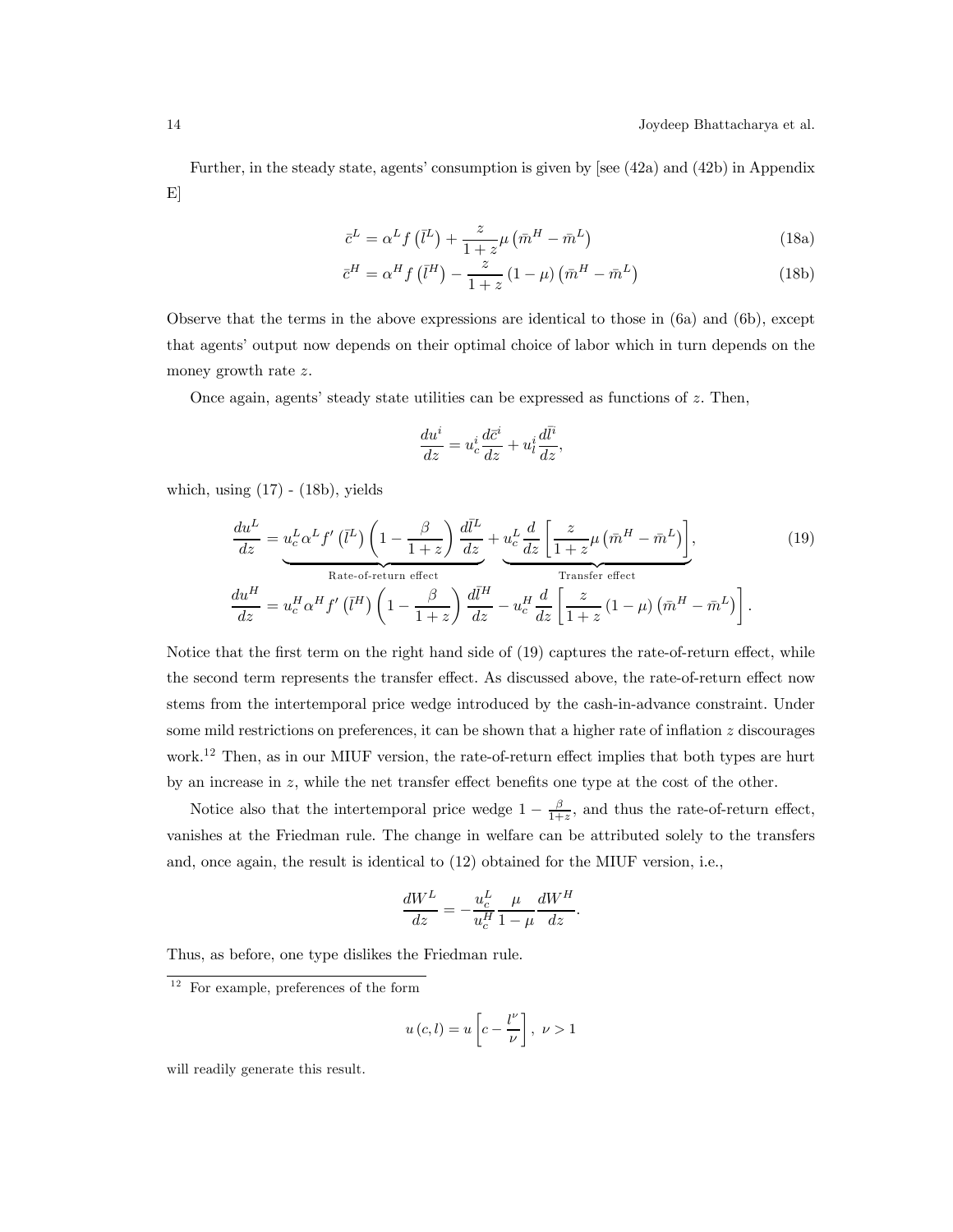#### 4 Social Welfare

The preceding analysis showed that precisely one type of agents will prefer a local deviation from the Friedman rule. That is, the type-specific welfare of one of the types is not maximized at the Friedman rule money growth rate. Is the Friedman rule "socially optimal" in this case? In order to answer this question, we first define social welfare  $W$  as a population-weighted sum of type-specific utilities.<sup>13</sup> Formally:

$$
W \equiv (1 - \mu) W^L + \mu W^H,
$$

where  $W^H$  and  $W^L$  are as given by (1). A benevolent central bank chooses z to maximize W (where  $\tilde{z} \equiv \arg \max_{z} W$ ), i.e., pick the z that solves  $\frac{dW}{dz} \leq 0$ . <sup>14</sup>

# 4.1 When is the Friedman rule socially optimal?

Differentiating W with respect to z and using  $(12)$  it can be shown that at the Friedman rule, i.e., at  $z^{\text{FR}} \equiv \beta - 1$ ,

$$
\left. \frac{dW}{dz} \right|_{z^{FR}} = \mu \frac{du^H}{dz} + (1 - \mu) \frac{du^L}{dz} = (1 - \mu) \left( 1 - \frac{u_c^H}{u_c^L} \right) \frac{du^L}{dz}
$$

holds. Notice that

$$
\left. \frac{dW}{dz} \right|_{z^{FR}} \quad \left\{ \begin{aligned} &= 0 \text{ if } m^{*H} = m^{*L} \\ &\geq 0 \text{ if } m^{*H} > m^{*L} \text{ and iff } \frac{du^L}{dz} \geq 0. \end{aligned} \right. \tag{20}
$$

If  $m^*H = m^*L$  holds, then  $\bar{c}^H = \bar{c}^L$ , and  $u_c^L = u_c^H$  holds; here the Friedman rule is also globally optimal as it allocates consumption efficiently while simultaneously allowing both types to hold their satiation level of real balances. On the other hand, if  $m^{*H} > m^{*L}$ , at the Friedman rule  $\bar{c}^H > \bar{c}^L$ , and thus  $u_c^L > u_c^H$ . The following proposition is then immediate from an examination of (20).

**Proposition 2** If  $m^*$ <sup>H</sup> >  $m^*$ <sup>L</sup>, the Friedman rule is socially optimal only if the L types do not prefer a higher money growth rate.

Proposition 2 states that for the Friedman rule to be socially optimal it is necessary that the  $L$  types locally like it. Conversely, it is implied that the Friedman rule can not be socially optimal if increasing  $z$  yields a higher utility for the  $L$  types. At the Friedman rule, all agents

<sup>&</sup>lt;sup>13</sup> Our notion of social optimality is identical to the parallel concept of ex-ante optimality; in the latter, agents "pick their preferred monetary policy under a "veil of ignorance", before knowing their true identity" [Ljungqvist and Sargent (2000)]; hence they attach a probability  $\mu$  of being the H type.

<sup>&</sup>lt;sup>14</sup> The inequality accounts for the case in which the Friedman rule money growth rate happens to be a corner solution.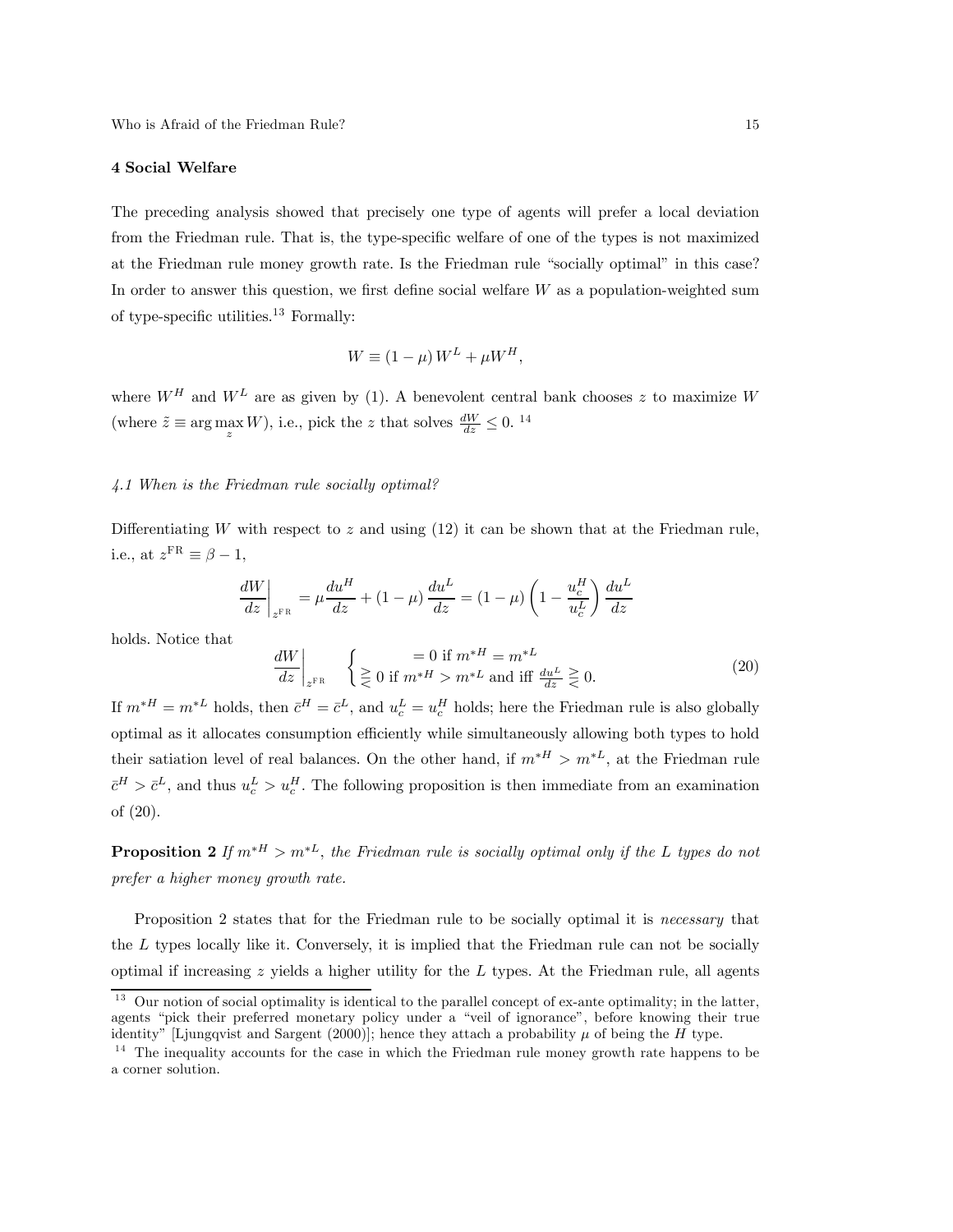are optimally satiated with real balances. Therefore, a marginal increase in z which cause real balance holdings to decline marginally is costless in terms of lost marginal utility. However, since  $m^*H > m^*L$ , at the Friedman rule  $\bar{c}^H > \bar{c}^L$  (see (8)), and therefore, the L types value a unit of consumption more than the  $H$  types do. So it is efficient to redistribute some income from the  $H$  to the L types in order to allocate consumption more efficiently. This would make the L types better off and render the Friedman rule socially sub-optimal.

On the other hand, if L types prefer the Friedman rule to any marginal increase, then  $\frac{dW}{dz}|_{z^{FR}} < 0$ . But, it does not ensure that the Friedman rule is also globally optimal. In Section 5 we show that even when the  $L$  types prefer the Friedman rule locally, their type-specific optimal choice may turn out to be  $z > 0$ . Arguably, under such a scenario, a social planner may choose a  $\tilde{z} > \beta - 1$ .

# 4.2 Can a positive money growth rate ever be socially optimal?

Clearly, if the L types do not like the Friedman rule, the planner's choice is  $\tilde{z} > \beta - 1$ . Even otherwise, the planner may choose  $\tilde{z} > \beta - 1$ . But can  $\tilde{z}$  ever be positive? The following proposition asserts that  $\tilde{z}$  must be negative.

# **Proposition 3** The socially optimal money growth rate is negative, i.e.,  $\beta - 1 \leq \tilde{z} < 0$ .

The intuition behind Proposition 3 is quite straightforward. By choosing  $z > 0$ , the planner imposes a needless opportunity cost on all agents' stock of real balances; additionally, as argued above, by making  $\bar{c}^H < \bar{c}^L$ , the planner engineers an inefficient income redistribution. If the money supply is constant, i.e.,  $z = 0$ , there is no income redistribution and  $\bar{c}^H = \bar{c}^L$ . The marginal social cost of reallocating consumption at  $z = 0$  is essentially zero. Thus, both types can gain by holding marginally higher real balances; this can be achieved by marginally cutting  $z$  from  $z = 0$ .

#### 5 Type-specific optimal rules

We go on to study the question: which money growth rate is globally liked by each type? In particular, is it possible that both types would like money growth rates that are higher than that implied by the Friedman rule? Can they each prefer positive money growth rates? Our analysis below shows that the type-specific welfare maximizing values of z for both types, denoted as  $\tilde{z}^L$ and  $\tilde{z}^H$ , crucially depend on their relative preference for real balances, particularly the money demand elasticities.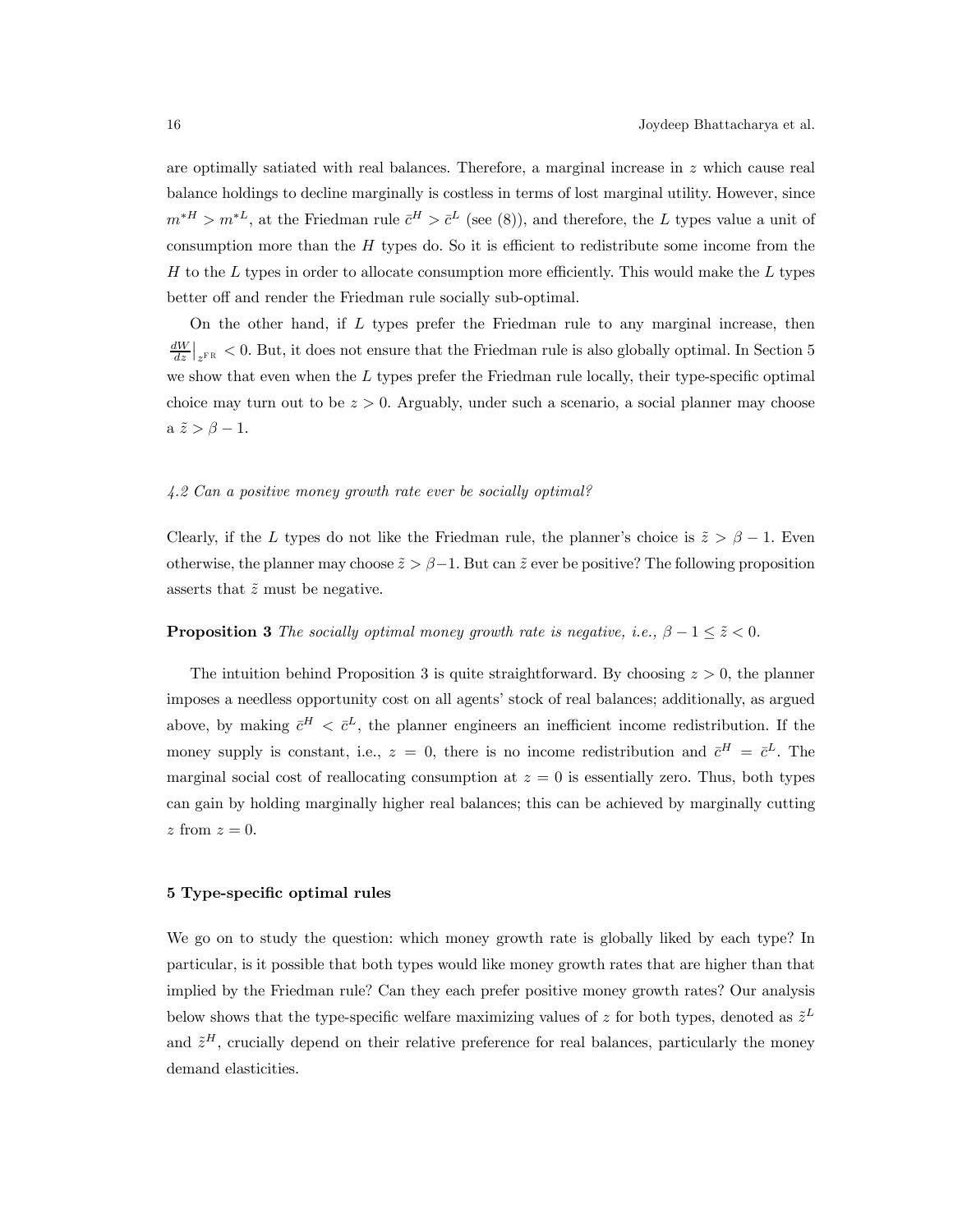Who is Afraid of the Friedman Rule? 17

First, we specialize to a special functional form first popularized by Greenwood, Hercowitz, and Huffman (1988). Let utility be defined as follows:

$$
U^{i}\left(c^{i},m^{i}\right) = u\left[c^{i} + \lambda^{i}\left(\ln m^{i} - \frac{m^{i}}{m^{*i}}\right)\right]; i \equiv H, L, \lambda^{H} > \lambda^{L}
$$
\n(21)

We choose this form for two reasons. First, it enables us to make analytical progress and compute a closed form solution for the optimal  $z$  that is liked by each type. Second, it differentiates between the rate-of-return and transfer effects with changes in  $z$  more sharply. Note that the basic dispute between the two types over the choice of  $z$  arises from the fact that their unequal real balances lead to unequal net transfers from the government, which in turn generates income effects for the both types. With a more general utility form, the income effect will affect agents' real balances as well as consumption. With (21), real balances are insulated from the income effect and the changes in income are completely absorbed by the changes in consumption. As a result, the choice of real balances solely depend on the rate of money growth z.

Using (5), the optimal demand for real balances is given by

$$
\bar{m}^{i} = \left(\frac{\pi(z)}{\lambda^{i}} + \frac{1}{m^{*i}}\right)^{-1} = \frac{m^{*i}}{1 + \frac{m^{*i}}{\lambda^{i}} \pi(z)},
$$
\n(22)

where  $\pi(z) \equiv 1-\frac{\beta}{1+z}$ . It is clear from equation (22) that both types are satiated with real balances at the Friedman rule. Further, real balances of both types decrease as the money growth rate is raised implying that the flavor of Lemma 1 continues to hold. We maintain our assumptions from Section 2.3 that  $m^*$  ≥  $m^*$  and  $\lambda^H > \lambda^L$  hold. In addition, if we further assume that

$$
\frac{\lambda^H}{\lambda^L} \ge \frac{m^{*H}}{m^{*L}}\tag{A.3}
$$

hold, then as evident from  $(22)$ , a stronger version of the result in Lemma 2 also holds; indeed, under  $(A.3)$ , the H type's preference for real balances are uniformly stronger than the L type at all z. Both  $" = "$  and  $" >"$  in the above assumption are studied below.

#### 5.1 Equal elasticities of money demand

We further assume that the money demand elasticities of the two types with respect to z, denoted as  $\zeta_{\bar{m}^i,z}$ , are equal.<sup>15</sup> First, note that

$$
\zeta_{\bar{m}^{i},z} \equiv \left| \frac{\frac{d\bar{m}^{i}}{\bar{m}^{i}}}{\frac{dz}{z}} \right| = \left| \frac{\kappa^{i}}{1 + \kappa^{i}\pi(z)} \frac{\beta z}{(1+z)^{2}} \right|,
$$
\n(23)

<sup>&</sup>lt;sup>15</sup> The optimal value of z for the H type is critically affected by this assumption. In the next subsection, we allow the types to have different elasticities of money demand.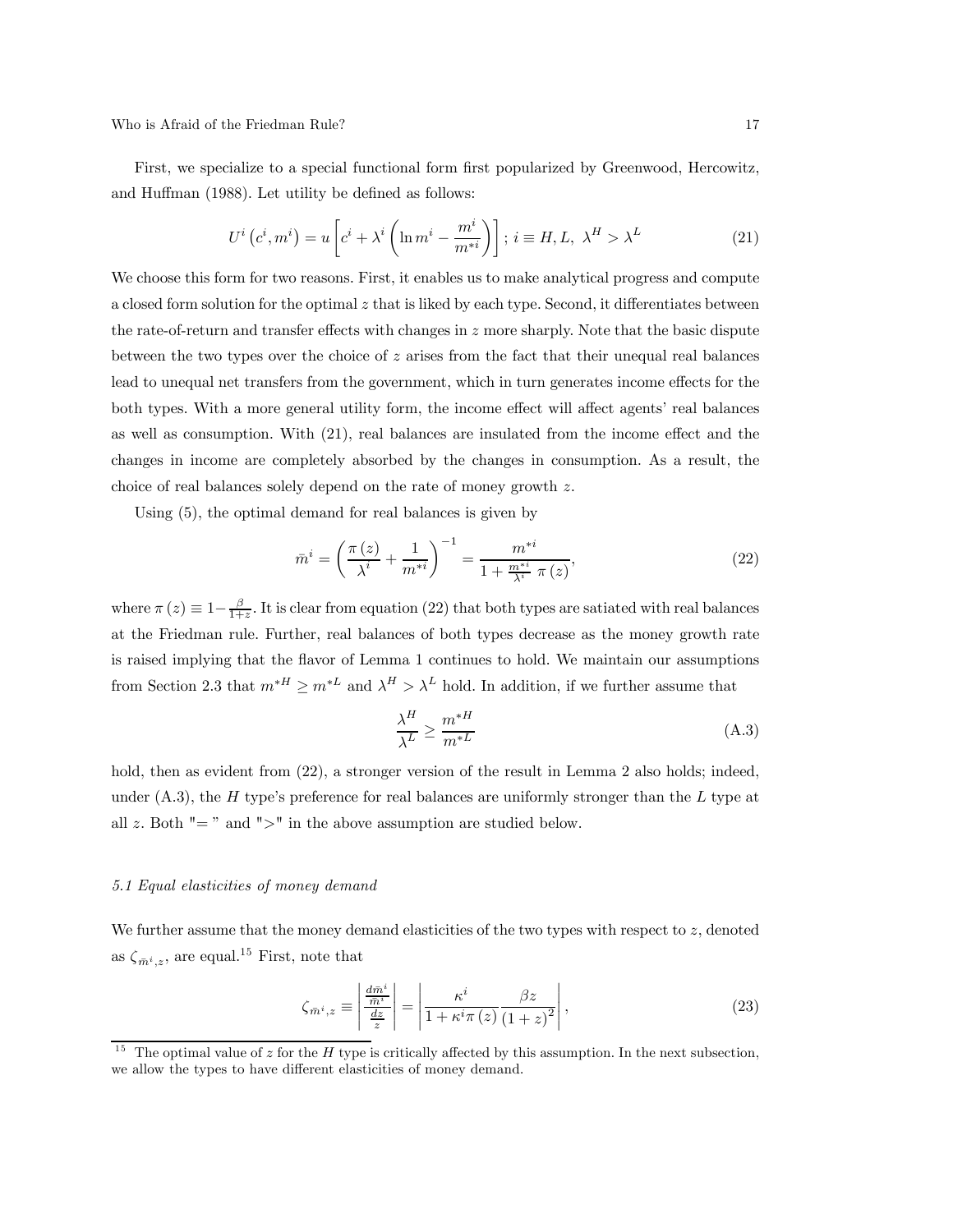where  $\kappa^i \equiv \frac{m^{*i}}{\lambda^i}$ . Then for the money demand elasticities of the two types to be equal, it is required that

$$
\frac{m^{*i}}{\lambda^i} = \kappa^i = \kappa, \ \forall \ i \tag{24}
$$

hold. Further, notice that since  $\lambda^H > \lambda^L$  holds, it is implied that  $m^{*H} > m^{*L}$ . It directly follows from (22) that

$$
\bar{m}^{H} - \bar{m}^{L} = \frac{m^{*H} - m^{*L}}{1 + \kappa \pi (z)}
$$
\n(25)

From equation (25) it is obvious that  $\bar{m}^H - \bar{m}^L$  increases as money growth rate is lowered. In particular, this difference peaks at the Friedman rule.

Note from (6b) that the net transfer to H types, which equals  $-(1-\mu)\frac{z}{1+z}\frac{m^{*H}-m^{*L}}{1+\kappa\pi(z)}$ , is positive when  $z < 0$ . A simple differentiation verifies that these transfers decrease as z increases. Clearly, at the Friedman rule, the  $H$  types enjoy the maximum consumption feasible at any  $z \geq \beta - 1$ , in addition to satiating themselves with real balances. Thus, the Friedman rule is the best rule for the H types, i.e.,  $\tilde{z}^H = \beta - 1$ .

The net transfer to the  $L$  types, on the other hand, is negative as long as  $z$  is negative. However, they do enjoy the benefits of a lower inflation by holding a higher stock of real balances. The optimal z for them, thus, depends on the trade-off between these two effects. At the Friedman rule, the rate of return effect vanishes as discussed in Section 3. However, both the seigniorage tax rate  $\frac{z}{1+z}$  and the difference between the real balances of the two types  $\bar{m}^H - \bar{m}^L$  decrease in absolute value at the Friedman rule, as  $z$  is increased. Thus,  $L$  types would benefit from an increase in the money growth rate as the absolute value of net transfers from them decreases . Then the question is what is the optimal money growth rate for the L types? In particular, is a positive z ever optimal for them? To compute  $\tilde{z}^L$ , we first obtain the consumption of L types by substituting (25) in (6a):

$$
\bar{c}^{L} = \bar{y} + \mu \frac{z}{1+z} \frac{m^{*H} - m^{*L}}{1 + \kappa \pi (z)},
$$
\n(26)

Thus  $\tilde{z}^L$  is obtained by maximizing L types' utility, i.e., as a solution to

$$
\frac{du^L}{dz} = (u^L)' \frac{d}{dz} \left[ \bar{c}^L + \lambda^L \left( \ln \bar{m}^L - \frac{\bar{m}^L}{m^*L} \right) \right] = 0.
$$

Substituting (22) and (26) into the above equation implies that  $\tilde{z}^L$  solves

$$
\underbrace{\mu\left(\frac{1}{1+z}\right)^2\frac{m^{*H}-m^{*L}}{1+\kappa\pi(z)}-\mu\frac{z}{1+z}\frac{m^{*H}-m^{*L}}{\left(1+\kappa\pi(z)\right)^2}\kappa\pi'\left(z\right)}_{\text{Transfer effect}} - \underbrace{\frac{m^{*L}}{\left(1+\kappa\pi(z)\right)^2}\kappa\pi'\left(z\right)}_{\text{Rate-of-return effect}}
$$

where  $\pi'(z) = \beta \left(\frac{1}{1+z}\right)$  $\int_{0}^{2}$ . The above equation simply states that at the optimum, the marginal cost of raising  $z$  in terms of its rate-of-return effect, equals the marginal benefit of a higher  $z$  in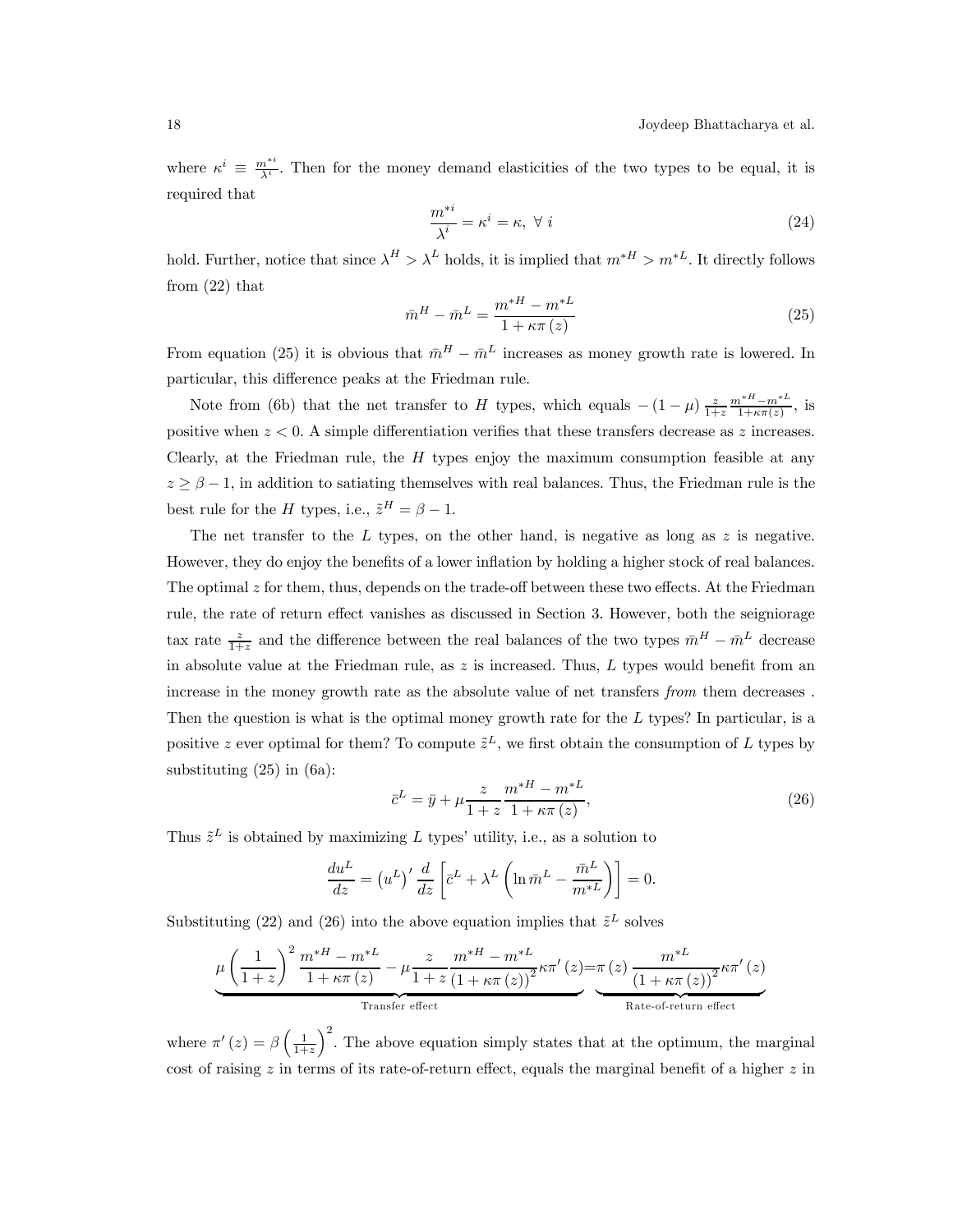terms of its transfer effect. Some algebra yields

$$
\tilde{z}^{L} = \frac{\beta^{2} m^{*L}}{\beta m^{*L} - \mu \left( m^{*H} - m^{*L} \right) \left( (1 - \beta) + 1/\kappa \right)} - 1 \tag{27}
$$

The following Lemma establishes the necessary and sufficient conditions which determine when  $\tilde{z}^L$  is positive.

Lemma 4 The L types prefer a positive money growth rate if and only if

$$
\frac{m^{*H}}{m^{*L}} > 1 + \frac{\beta}{\mu} \left( 1 + \frac{1}{(1-\beta)\kappa} \right)
$$

The higher the ratio  $\frac{m^{*H}}{m^{*L}}$ , and higher the fraction of H types in the population,  $\mu$ , the higher is the transfer to the  $L$  types under a positive money growth rate. Then it may be optimal for the L types to sacrifice utility from real balances in favor of higher income transfers. As an example, for  $\beta = 0.96$ ,  $\mu = 0.5$ ,  $\lambda^H = 1$ ,  $\lambda^L = 0.1$ ,  $m^*$  = 100, and  $m^*$  = 10 the above condition is satisfied. Substituting these values in (27) yields an optimal value  $\tilde{z}^L = 0.2539$ .

It is not possible to make any analytical progress toward the issue of globally optimal  $z$ , even using common functional forms like the CRRA or the ln. Below we will present the results of several numerical exercises using these common functional forms that will shed light on the questions that motivated this section. For each of these examples below, we set  $\bar{y} \doteq 2.28$ ,  $\beta = 0.96$ and  $\mu = 0.5$ .

Example 1 (Logarithmic utility) Suppose  $u^i\left(\bar{c}^i, \bar{m}^i\right) = \ln \bar{c}^i + \lambda^i\left(\ln \bar{m}^i - \frac{\bar{m}^i}{m^{*i}}\right)$ ) where  $\lambda^H = 1 >$  $\lambda^L = 0.1$ . Assume  $m^*$  = 100 and  $m^*$  = 10. Then as illustrated below, the L types like a positive value of  $z$  while the  $H$  types like the Friedman rule.



Example 2 (CRRA utility) Suppose  $u^i(c^i, m^i) = \ln c^i + \lambda^i \left( \frac{(m^i)^{1-\frac{1}{\sigma^i}}}{1-\frac{1}{\sigma^i}} \right)$  $\frac{n^i}{1-\frac{1}{\sigma}}^{\sigma} - \frac{m^i}{(m^{*i})^{\frac{1}{\sigma}}}$  $\Big)$ , where  $\lambda^H =$  $1 > \lambda^L = 0.1$ . Assume  $m^{*H} = 100$  and  $m^{*L} = 10$ . Then for  $\sigma = 2$ , as illustrated below, the L types like a positive value of  $z$  while the  $H$  types like the Friedman rule.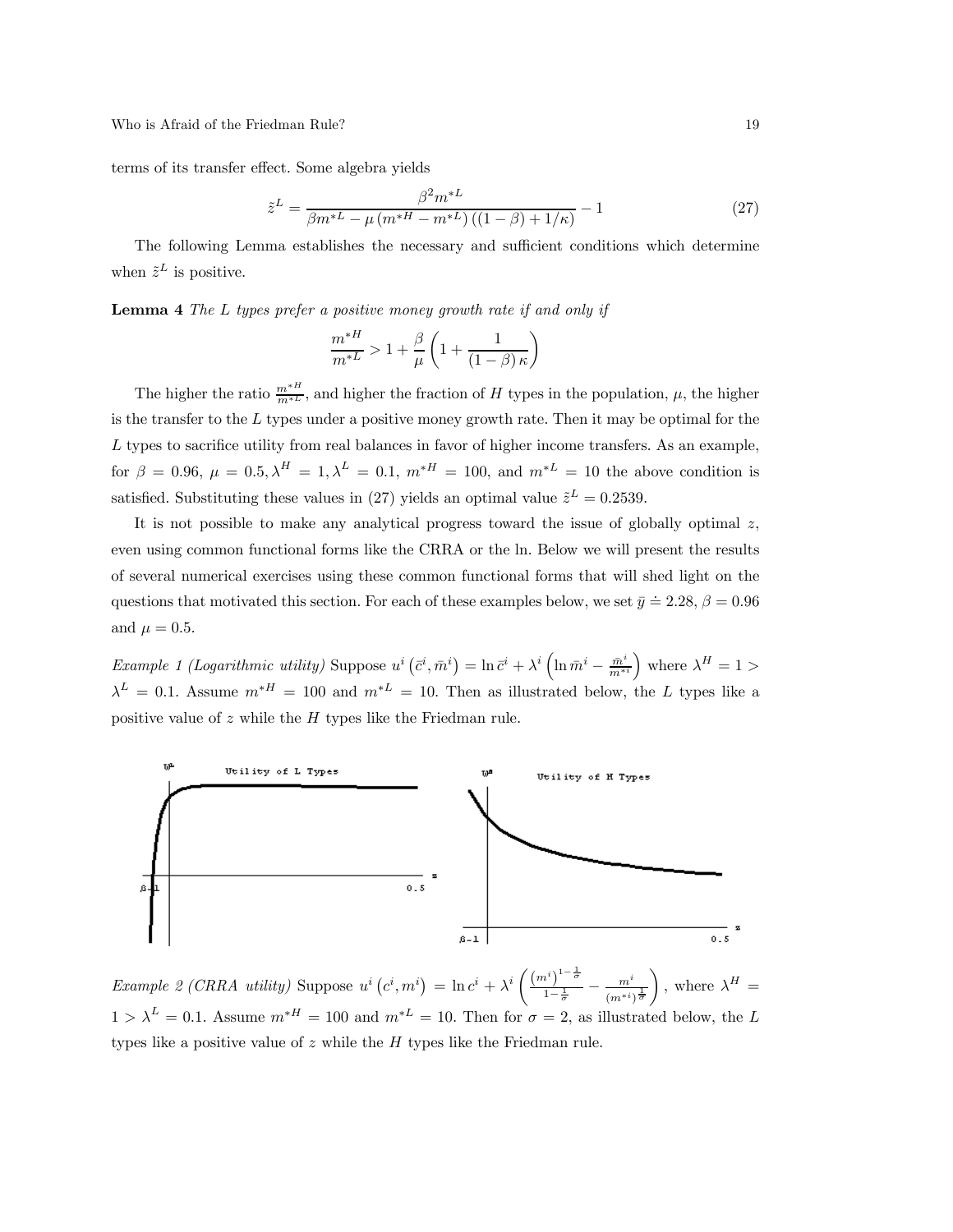

The exact story as told by these examples is fairly robust to numerous changes in the parametric specifications.

### 5.2 Unequal elasticities

In this section, we show that it is possible that neither type likes the Friedman rule. For this purpose, we drop the assumption (24) and allow the elasticities of money demand to be unequal across the two types. In particular, we assume that

$$
\frac{m^*H}{\lambda^H} = \kappa^H < \frac{m^*L}{\lambda^L} = \kappa^L. \tag{28}
$$

For simplicity, we assume that the satiation level of real balances is same for the both types, i.e.,  $m^*H = m^*L = m^*$ . However, we maintain our earlier assumption that  $\lambda^H > \lambda^L.$ <sup>16</sup> Thus, (22) can be rewritten as

$$
\bar{m}^i = \frac{m^*}{\left(1 + \kappa^i \pi\left(z\right)\right)}\tag{29}
$$

Thus,  $\bar{m}^H > \bar{m}^L$  for all  $z > \beta - 1$ . Assumption (28) implies that close to the Friedman rule the elasticity of money demand for the  $L$  types exceeds that of the  $H$  types. Indeed, note that

$$
\left| \zeta_{\bar{m}^i, z} \right|_{z = \beta - 1} = \kappa^i \frac{1 - \beta}{\beta}
$$

Thus, our assumptions on preferences essentially imply that although the H types always hold a higher stock of real balances relative to the  $L$  types, the closer is the  $z$  to the Friedman rule, the faster is the rate of adjustment of real balances (to changes in  $z$ ) of the L types relative to the  $H$  types.

Next, using (6a) and (6b) with (29), the steady state consumptions can be rewritten as

$$
\bar{c}^{L} = \bar{y} + \mu \frac{z \ m^{*}}{1+z} \left[ \frac{1}{(1 + \kappa^{H} \pi(z))} - \frac{1}{(1 + \kappa^{L} \pi(z))} \right],
$$
\n(30)

$$
\bar{c}^{H} = \bar{y} - (1 - \mu) \frac{z m^{*}}{1 + z} \left[ \frac{1}{(1 + \kappa^{H} \pi(z))} - \frac{1}{(1 + \kappa^{L} \pi(z))} \right].
$$
\n(31)

<sup>&</sup>lt;sup>16</sup> The equality of satiation levels is not necessary and our results hold even if we allow  $m^{*H} > m^{*L}$ . If so, a  $\lambda^H$  sufficiently larger than  $\lambda^L$  will generate the results that follow. See the discussion that follows Lemma 3.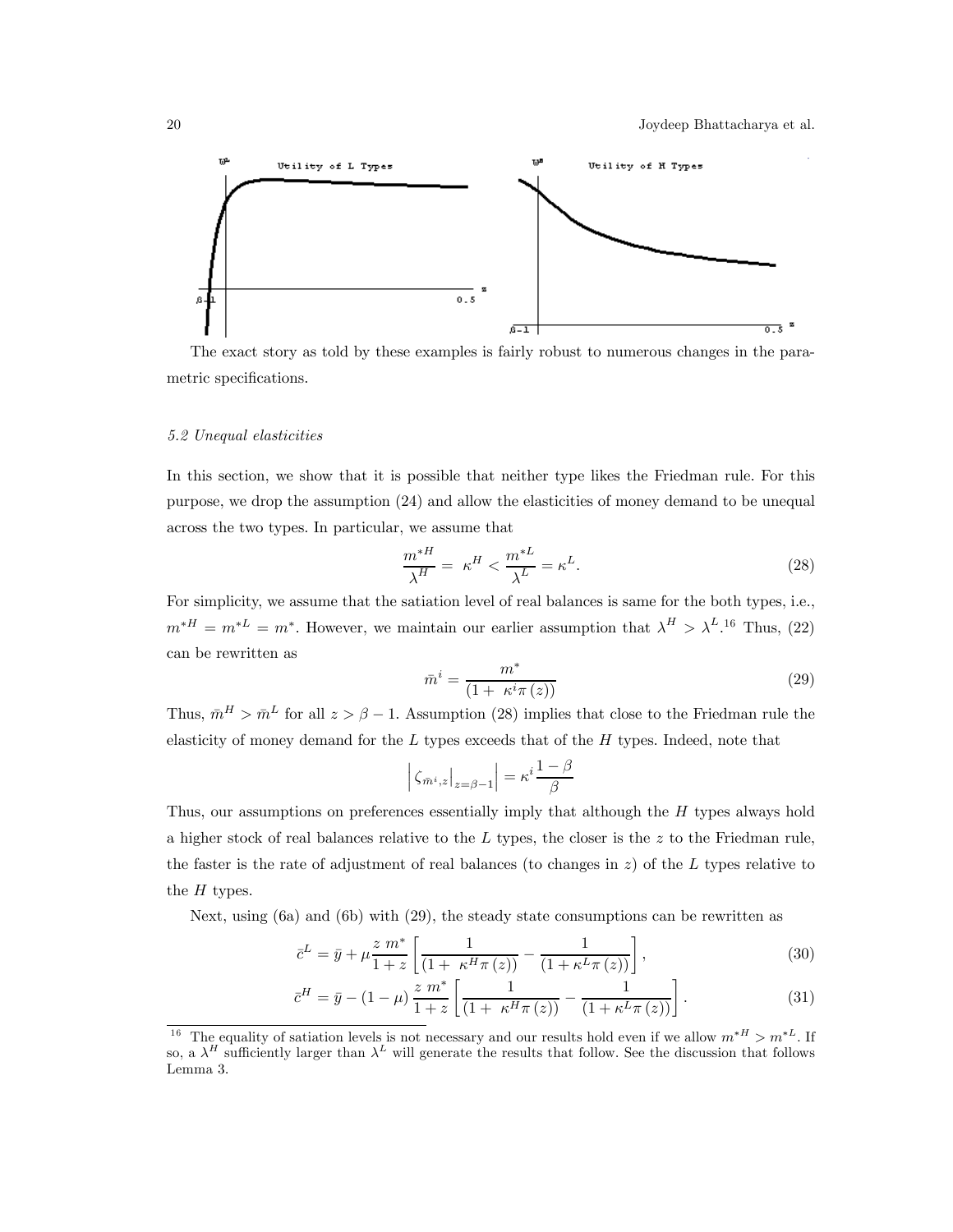We know from (12) that one of the types would benefit if the central bank deviates from the Friedman rule. The following Lemma clarifies that it is now the  $H$  types that dislike the Friedman rule.

Lemma 5 The Friedman rule is disliked by the H types; indeed, they would prefer a positive nominal interest rate. However,  $\tilde{z}^H \in (\beta - 1, 0)$ .

The result that  $\tilde{z}^H > \beta - 1$  has the following intuition. Recall from (6b) that the net transfer to the  $H$  types depends on the gap between real balances of the two types. Although this gap is always positive, it may shrink or widen as  $z$  is decreased depending on the relative elasticities of the two types at any given z. Since the  $L$  types have a relatively higher elasticity of money demand close to the Friedman rule, the gap shrinks as z gets closer to the Friedman rule. Thus, it turns out that the net transfer to the H types becomes smaller as  $z$  gets closer to the Friedman rule. As the rate-of-return effect vanishes at the Friedman rule,  $\tilde{z}^H > \beta - 1$ . On the other hand, it is clear that  $\tilde{z}^H < 0$ . At such a money growth rate, the H types gain on both dimensions: they receive positive net transfers from the  $L$  types, and also benefit from the rate-of-return effect.

Also from  $(12)$ , it is clear that the L types would dislike a small deviation from the Friedman rule; hence the  $L$  types like the Friedman rule locally. It remains to be checked whether the Friedman rule is also their global optimum. Below we show that under certain parameter restrictions, the L types will be better off at some  $z>\beta-1$ . The following Lemma asserts that  $\tilde{z}^L$  either equals  $z^{\text{FR}}$  or is positive. In addition, it establishes sufficient conditions when  $\tilde{z}^L > 0$ .

**Lemma 6**  $z \in (\beta - 1, 0)$  can never be optimal for the L types. Furthermore, if  $\lambda^H >> \lambda^L$ , i.e., if the preference of H types for real balances is sufficiently stronger than for the L types,  $\tilde{z}^L > 0$ holds.

The intuition behind this result is quite obvious. At the Friedman rule, not only the  $L$  types consume their total endowment, but they also satiate themselves with real balances. The only way they can be induced to like any other  $z$  is if there is a net income and consumption gain that compensates for them for their resultant loss of real balances. When  $\lambda^H$  is sufficiently large, the H type will hold a sufficiently large amount of money even when  $z > 0$ . As a result, at some  $z > 0$ , L types receive a level of net transfers that gives them a higher welfare than that available at  $z^{\text{FR}}$ .

Following the derivation in Appendix G, assume  $m^* = e$ ,  $\lambda^L = 0.1$ . Then for any  $\lambda^H > 0.7699$ even though the  $L$  types dislike a local increase in  $z$  at the Friedman rule, their global optimum now is  $\tilde{z}^L = 0.25$ . We verify the robustness of our result via the following CRRA example.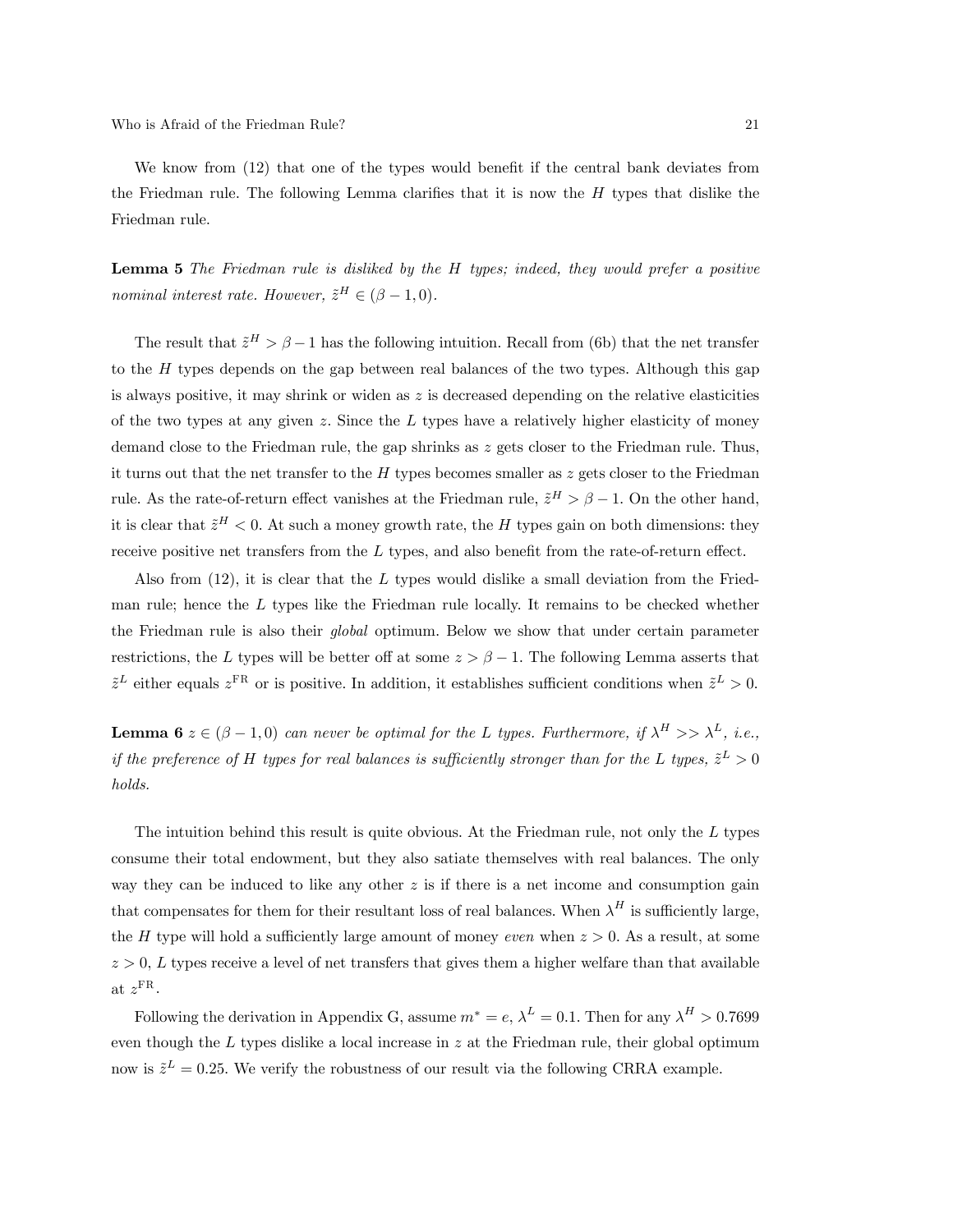22 Joydeep Bhattacharya et al.

Example 3 Suppose  $U^i(c^i, m^i) = \ln c^i + \lambda^i$  $\left( \left( m^{i}\right) ^{1-\frac{1}{\sigma ^{i}}} \right)$  $\frac{n^i}{1-\frac{1}{\sigma^i}}-\frac{m^i}{(m^{*i})^{\frac{1}{\sigma^i}}}$ ! , where  $\lambda^H = 0.7$  and  $\lambda^L =$ 0.1. Assume  $m^*H = m^*L = 20$ , and  $\mu = 0.5$ . Suppose  $\sigma^H = 2$  and  $\sigma^L = 0.5$ . Then as illustrated below, both the types dislike the Friedman rule.



Thus, for the set of parameter values derived above, the Friedman rule does not maximize welfare for any of the types. The following set of figures tell the same story as has been laid out above.

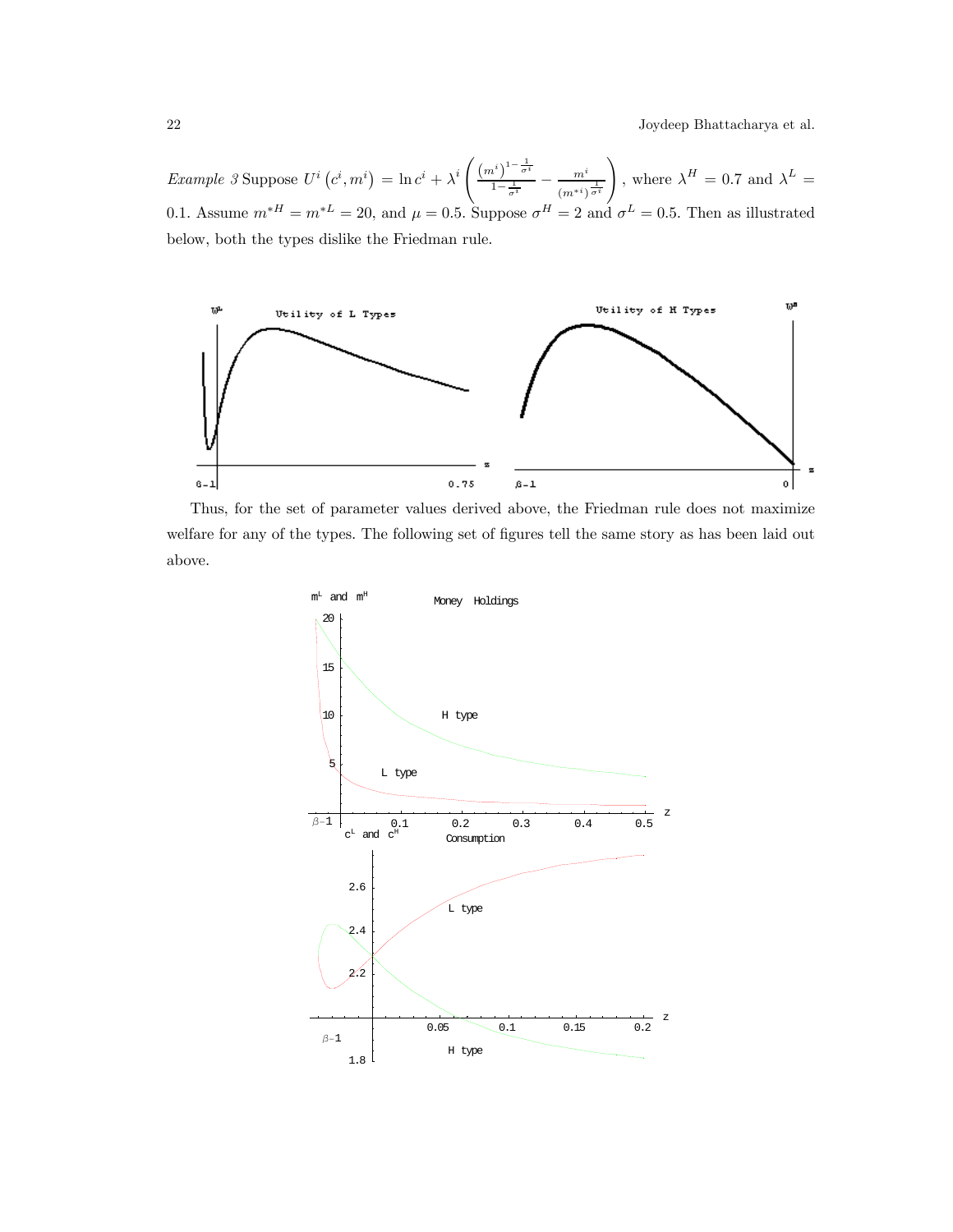#### 6 Concluding remarks

By construction, monetary policy cannot have redistributive effects in representative-agent models. Yet these effects are known to be quantitatively significant and important (see, for example, Erosa and Ventura, 2002). The purpose of this paper is to examine whether optimal monetary policy is sensitive to heterogeneity. To that end, we develop a model economy in which the equilibrium distribution of money holdings is non-degenerate. The analysis essentially plays off the two effects of an increase in the money growth rate. There is the first order rate-of-return effect which cause both types to reduce their money holdings in the face of a higher opportunity cost. In the absence of type-specific taxes and transfers, a second order transfer/redistributive effect emerges. For example, in the case of positive money growth rates, the type that holds more money contributes more to seigniorage than the other type but receives the same transfer, in effect causing a redistribution of income from the former to the latter.

The possible benefits of a net transfer of income may easily overwhelm the negative rate-ofreturn effect for some types of agents. In that case, an increase in the money growth rate may even be welfare enhancing for some. Much depends on the rate at which each type adjusts their money balances in response to an increase in the money growth rate. We show that at least one of the types always dislikes the Friedman rule (locally). We go on to show that if the type that holds more money dislikes the Friedman rule locally, their welfare is never maximized globally at a non-negative money growth rate. Interestingly, it is possible for everyone to prefer positive nominal interest rates over Friedman's zero-nominal-interest-rate prescription. In terms of the question posed by the title of this paper then the answer may be that everyone is "afraid" of the Friedman rule. Societal welfare, defined as the population-weighted aggregate welfare of both types in our model, is almost never maximized at the Friedman rule.

The upshot is that unlike in models with representative agents, here the prescription for "optimal" monetary policy depends on whether welfare of the individual or that of society is being maximized. Our analysis highlights some crucial components of the inevitable political economy dimensions of the larger question of the optimal monetary policy.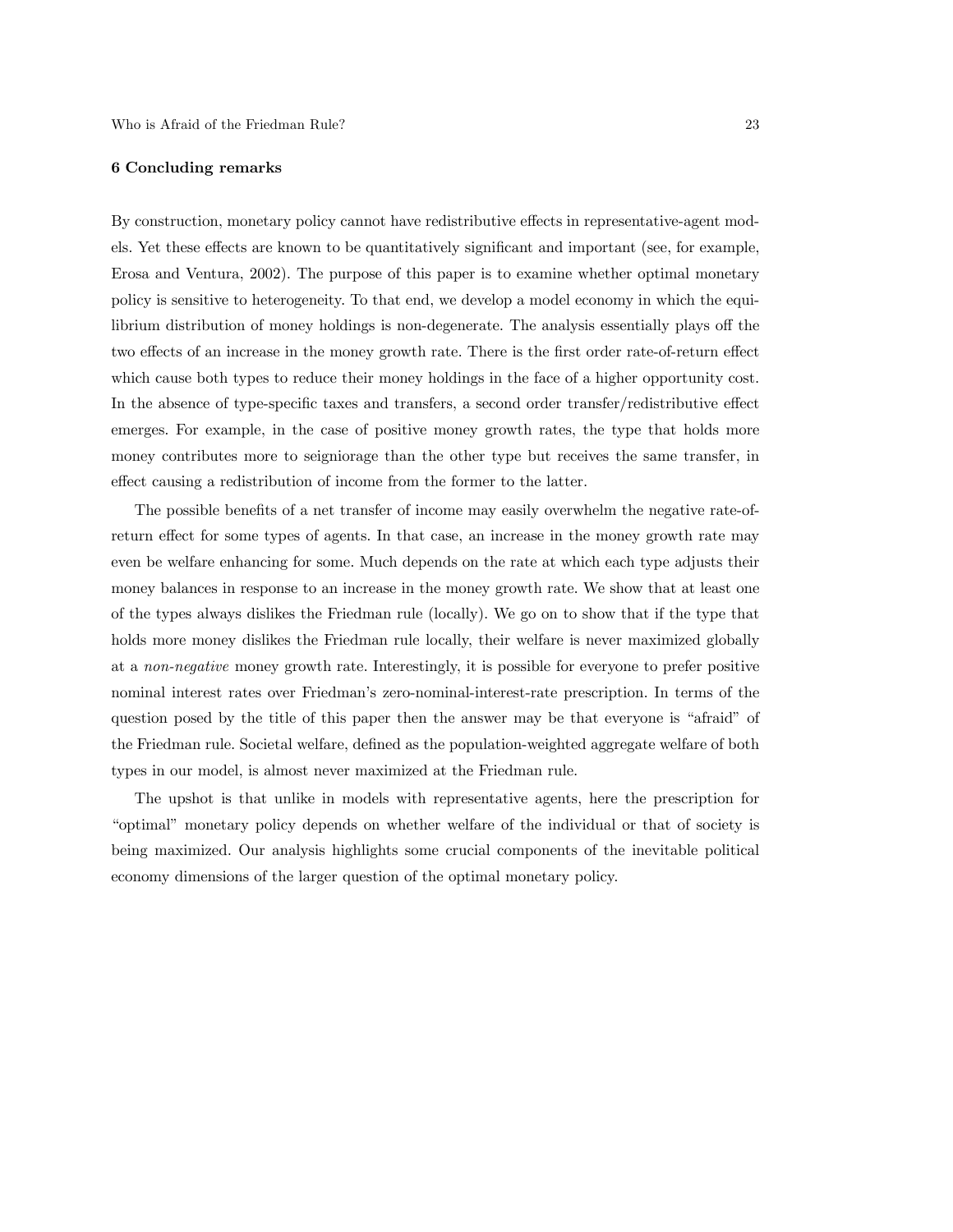# Appendix

# A Proof of Lemma  $1 : \bar{m}^H > \bar{m}^L$

First, for  $z > 0$ , we prove that  $\bar{m}^H > \bar{m}^L$  by contradiction. Choose any  $z > 0$ . Suppose  $\bar{m}^L \geq \bar{m}^H$ . Then (7) holds. Further, from (5), it is implied that  $\frac{u_c(\bar{c}^L)}{u_c(\bar{c}^H)} < 1$ , which in turn implies  $\bar{c}^L > \bar{c}^H$ . But, given (6a) and (6b), this violates our assumption. Hence,  $\bar{m}^H > \bar{m}^L$  for all  $z > 0$ .

Now, choose any  $z < 0$ . A sufficient condition for  $\bar{m}^L < \bar{m}^H$  is that  $\frac{v'(\bar{m}^L) - v'(m^{*})}{v'(\bar{m}^H) - v'(m^{*})} > 1$ . Notice that for all  $z>\beta-1$  an upper bound for the consumption of L types is  $\bar{y}+\mu(1-\beta)m^*L$ . Alternatively, a lower bound for the consumption of the H types is  $\bar{y}$ −(1 −  $\mu$ ) (1 −  $\beta$ ) m<sup>∗L</sup>. Thus, a lower bound for  $\frac{u_c(\bar{c}^L)}{u_c(\bar{c}^H)} \frac{\lambda^H}{\lambda^L}$  equals  $\frac{u_c(\bar{y}+\mu(1-\beta)m^*L)}{u_c(\bar{y}-(1-\mu)(1-\beta)m^*L)} \frac{\lambda^H}{\lambda^L}$ . Hence,  $\frac{u_c(\bar{y}+\mu(1-\beta)m^*L)}{u_c(\bar{y}-(1-\mu)(1-\beta)m^*L)} \frac{\lambda^H}{\lambda^L} > 1$ implies that  $\frac{v'(\bar{m}^L)-v'(m^{*i})}{v'(\bar{m}^H)-v'(m^{*i})} > 1$ . Note that

$$
\frac{d}{d\bar{y}} \left[ \frac{u_c (\bar{y} + \mu (1 - \beta) m^{*L})}{u_c (\bar{y} - (1 - \mu) (1 - \beta) m^{*L})} \right]
$$
\n
$$
= \frac{u_{cc} (\bar{y} + \mu (1 - \beta) m^{*L}) u_c (\bar{y} - (1 - \mu) (1 - \beta) m^{*L}) - u_c (\bar{y} + \mu (1 - \beta) m^{*L}) u_{cc} (\bar{y} - (1 - \mu) (1 - \beta) m^{*L})}{[u_c (\bar{y} - (1 - \mu) (1 - \beta) m^{*L})]^2} > 0
$$

where we have used the fact that  $u_{cc} < 0$  and  $u_{ccc} > 0$  for any CES form. Define  $\bar{y}^*$  as the value of  $\bar{y}$  that obtains  $\frac{u_c(\bar{y}^*+\mu(1-\beta)m^*L)}{u_c(\bar{y}^*-(1-\mu)(1-\beta)m^*L)} = \frac{\lambda^L}{\lambda^H}$ . Thus, a sufficient condition for  $\bar{m}^L < \bar{m}^H$  is that  $\bar{y} > \bar{y}^*$ . For  $u(.) \equiv \ln(.)$ , it is easy to show that  $\bar{y}^* = (1 - \beta) \frac{m^{*L}}{\lambda^H - \lambda^L}$  $\left(\lambda^{H}\left(1-\mu\right)+\lambda^{L}\mu\right).$ Finally, note that when  $m^*H = m^*L$ ,  $\bar{m}^H = \bar{m}^L$  holds at the Friedman Rule trivially.

# B Proof of Lemma 2:  $\frac{d\bar{m}^L}{dz}, \frac{d\bar{m}^H}{dz} \leq 0$

As we have assumed that the consumption utility has a CES form, let  $u(c) = \frac{c^{1-\frac{1}{\sigma}}-1}{1-\frac{1}{\sigma}}$ , where  $\sigma$ is the intertemporal elasticity of substitution  $\sigma = 1$  represents the logarithmic case. Note that equations (5) - (6b) simultaneously determine consumption and real money balances in steady state for type-i agents. Totally differentiating them together yields

$$
\begin{vmatrix} \frac{v_{mm}^H}{u_c^H} + \frac{u_{cc}^H}{u_c^H} Z \pi(z) (1 - \mu) - \frac{u_{cc}^H}{u_c^H} Z \pi(z) (1 - \mu) \end{vmatrix} \begin{vmatrix} \frac{dm^H}{dz} \\ \frac{dm^H}{dz} \end{vmatrix} = \begin{vmatrix} \frac{1}{(1+z)^2} \left[ \beta - (1 - \mu) \left( m^H - m^L \right) \frac{u_{cc}^H}{u_c^H} \pi(z) \right] \\ \frac{u_{cc}^L}{u_c^L} Z \pi(z) \mu \end{vmatrix}
$$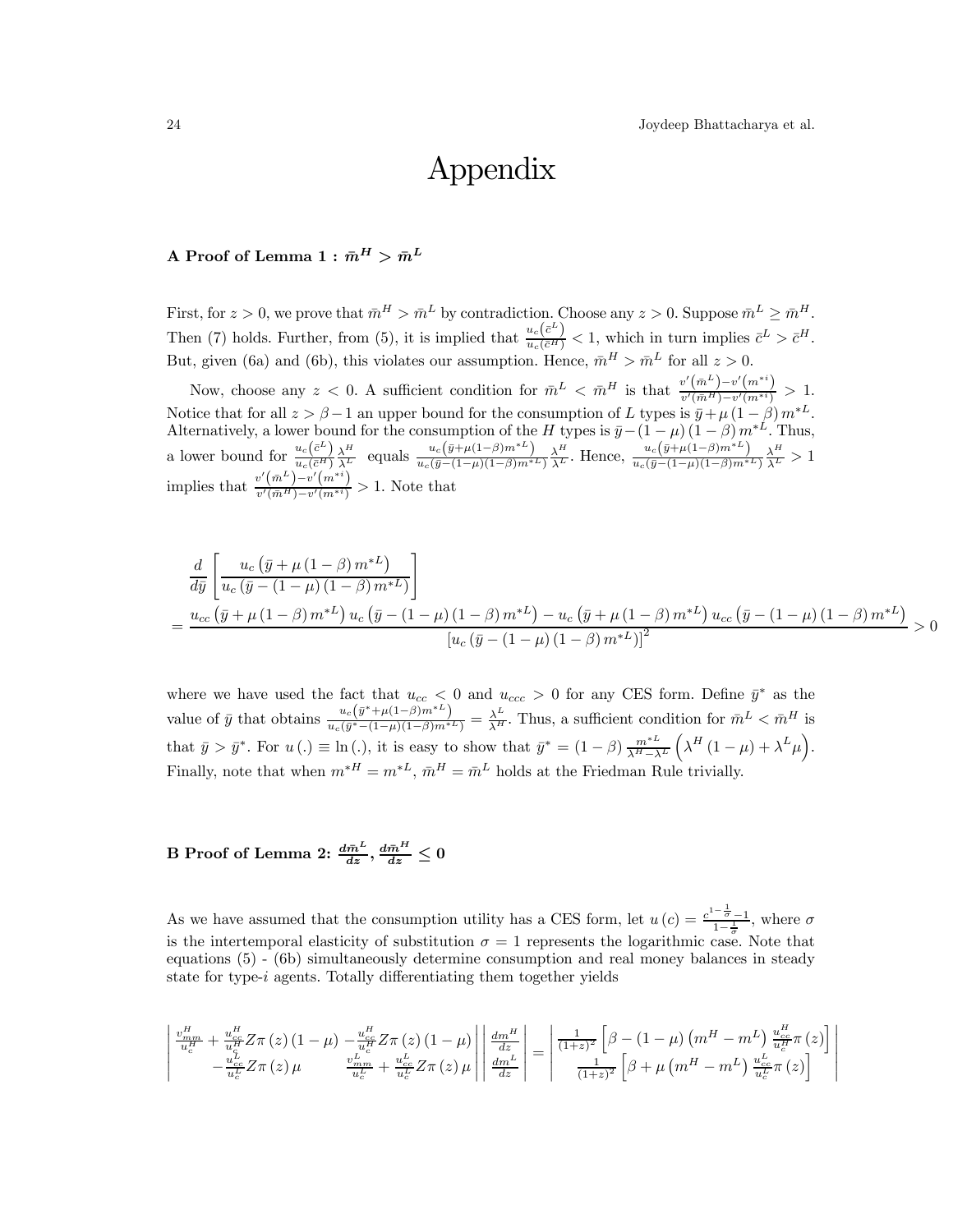Who is Afraid of the Friedman Rule? 25

where  $Z \equiv \frac{1}{1+z}$ . Note that  $u_c^i \equiv u_c (\bar{c}^i)$  and  $u_{cc}^i \equiv u_c (\bar{c}^i)$ .<sup>17</sup> Using Kramer's rule, and after some algebra, obtain

$$
\frac{dm^L}{dz} = \frac{1}{\left(1+z\right)^2} \frac{\beta \left[\frac{v_{mm}^H}{u_c^H} - \sigma \frac{\bar{y}}{c^H c^L} Z \pi\left(z\right)\right] - \sigma \mu \frac{\bar{m}^H - \bar{m}^L}{c^L} \frac{v_{mm}^H}{u_c^H} \pi\left(z\right)}{\left(1+z\right)^2 \frac{v_{mm}^H v_{mm}^L}{u_c^H} - \sigma \left[\mu \frac{v_{mm}^H}{u_c^H} \frac{1}{\bar{c}^L} + \left(1-\mu\right) \frac{v_{mm}^L}{u_c^L} \frac{1}{\bar{c}^H}\right] Z \pi\left(z\right)}\tag{32a}
$$

$$
\frac{dm^H}{dz} = \frac{1}{\left(1+z\right)^2} \frac{\beta \left[\frac{v_{mm}^L}{u_c^L} - \sigma \frac{\bar{y}}{c^H \bar{c}^L} Z \pi\left(z\right)\right] + \sigma \left(1-\mu\right) \frac{\bar{m}^H - \bar{m}^L}{\bar{c}^H} \frac{v_{mm}^L}{u_c^L} \pi\left(z\right)}{\frac{v_{mm}^H}{u_c^H} \frac{v_{mm}^L}{u_c^L} - \sigma \left[\mu \frac{v_{mm}^H}{u_c^H} \frac{1}{\bar{c}^L} + \left(1-\mu\right) \frac{v_{mm}^L}{u_c^L} \frac{1}{\bar{c}^H}\right] Z \pi\left(z\right)}\tag{32b}
$$

Below, we evaluate the above derivatives for the entire range of  $z$  in two steps:

STEP I:  $z \geq 0$ : Note first that  $\frac{dm^H}{dz} < 0$ , since all terms on the numerators are negative, while all in the denominator are positive. However, a sufficient condition for  $\frac{dm^L}{dz} < 0$  is

$$
1 - \mu \sigma \frac{\bar{m}^H - \bar{m}^L}{\bar{c}^L} \pi(z) > 0
$$

For  $\sigma = 1$ , i.e., the log case, the above inequality holds if

$$
c^{L} = \bar{y} + \mu Z \left( \bar{m}^{H} - \bar{m}^{L} \right) > \mu \sigma \left( \bar{m}^{H} - \bar{m}^{L} \right) \pi (z), \text{ i.e.,}
$$
  

$$
\bar{y} > \mu \left( \bar{m}^{H} - \bar{m}^{L} \right) \left( \sigma \pi (z) - Z \right)
$$

As  $\frac{dm^H}{dz} < 0$ , an upper bound for the RHS equals  $\max_{z \geq 0} \{ (\sigma \pi(z) - Z) \} \mu \bar{m}^H \big|_{z=0}$ . Thus a sufficient condition for  $\frac{d\bar{m}^L}{dz} < 0$  is that  $\bar{y} > \varphi \bar{m}^H|_{z=0}$ , where  $\varphi = \mu \sigma (1-\beta)$  if  $\sigma\beta < 1$ ,  $\varphi = \mu (\sigma - 1)$  if  $\sigma\beta > 1$ . Note that  $\bar{m}^H\big|_{z=0} = \frac{\lambda^H \bar{y}m^{*H}}{(1-\beta)m^{*H}+\lambda^H\bar{y}}$ . Hence,

$$
\bar{y} > \bar{y}^{**} = m^{*H} \left( \varphi - \frac{1 - \beta}{\lambda^H} \right) \Rightarrow \frac{dm^L}{dz} < 0
$$

which we have assumed in the main text.

STEP II:  $z = \beta - 1$ : Finally, at the Friedman rule  $z = \beta - 1$ ,  $\pi(z) = 0$ , and then

$$
\frac{d\bar{m}^L}{dz} = \frac{1}{\beta} \frac{u_c^L}{u_{mm}^L} < 0
$$
 and  

$$
\frac{d\bar{m}^H}{dz} = \frac{1}{\beta} \frac{u_c^H}{u_{mm}^H} < 0
$$

# C Proof of Lemma 3

At the Friedman rule  $\pi(z)=0$ . Then, using (32a) and (32b), we obtain

$$
\frac{dm^H}{dz} - \frac{dm^L}{dz}\bigg|_{\pi(z)=0} = \frac{1}{\beta} \left( \frac{u_c^H}{v_{mm}^H} - \frac{u_c^L}{v_{mm}^L} \right)
$$

Thus, following (11) and (9), a type−L (H) agent's utility will increase (decrease) with z at the Friedman rule, if and only if

$$
\frac{u_c\left(c^{*H}\right)}{\lambda^H w_{mm}\left(m^{*H}\right)} - \frac{u_c^L\left(c^{*L}\right)}{\lambda^L w_{mm}\left(m^{*L}\right)} - \frac{m^{*H} - m^{*L}}{1 - \beta} < 0
$$
  
where, from (6a) and (6b),  $c^{*L} = \bar{y} - \mu \frac{1 - \beta}{\beta} \left(m^{*H} - m^{*L}\right)$  and  $c^{*L} = \bar{y} + (1 - \mu) \frac{1 - \beta}{\beta} \left(m^{*H} - m^{*L}\right)$ .

 $17$  Recall from our assumption in Section 2.3 that the functional form of the consumption utility is identical for both types.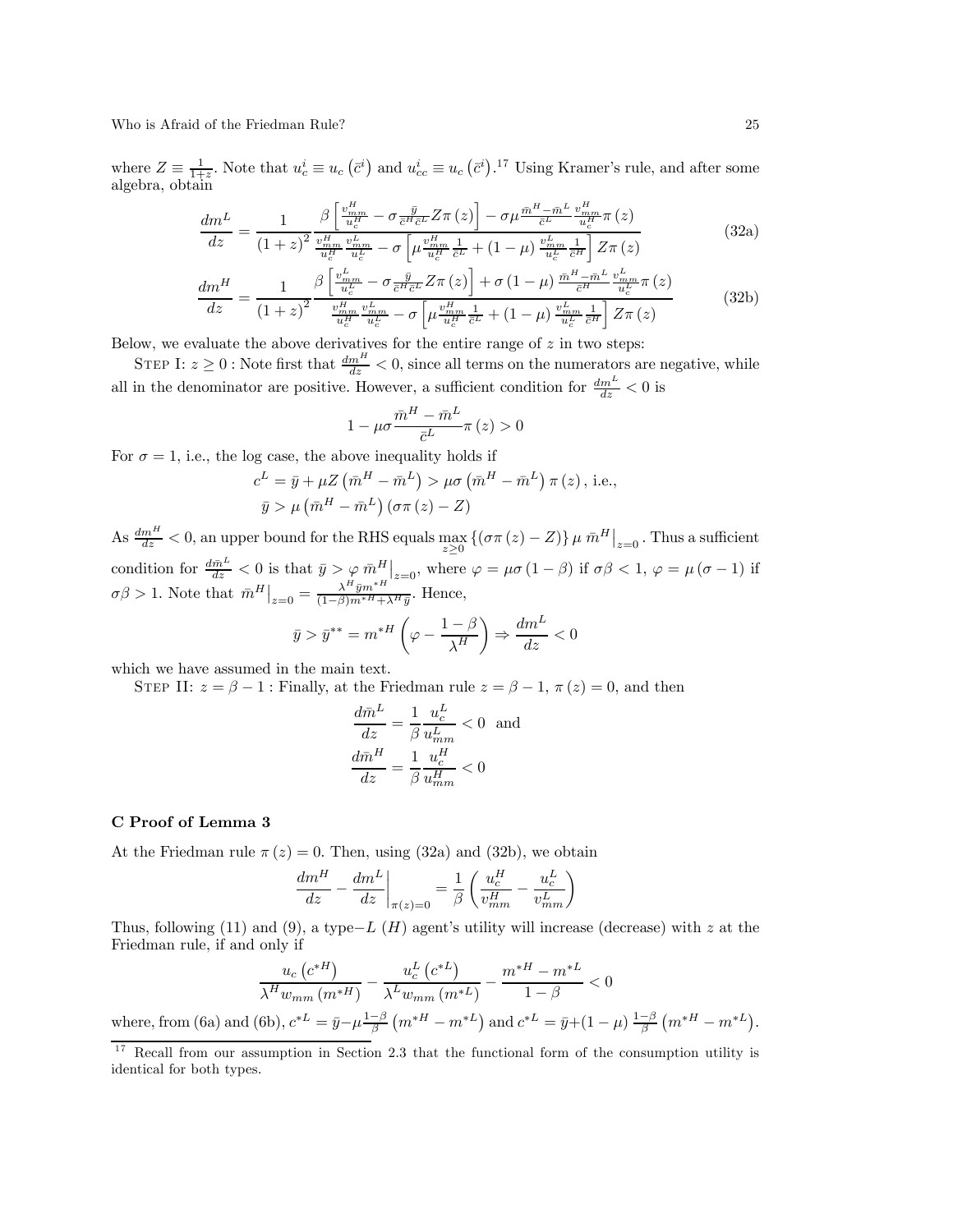26 Joydeep Bhattacharya et al.

#### D Proof of Proposition 3

Differentiating the social welfare function yields

$$
\frac{dW}{dz} = \mu \frac{dW^H}{dz} + (1 - \mu) \frac{dW^L}{dz}
$$

Using  $(6a)$ ,  $(6b)$ , and  $(9)$  in  $(11)$ , and simplifying yields

$$
(1 - \beta) \frac{dW}{dz} = \mu u_c^H \left[ \pi (z) - Z (1 - \mu) \left( 1 - \frac{u_c^L}{u_c^H} \right) \right] \frac{d\bar{m}^H}{dz} - \frac{\mu (1 - \mu) \left( u_c^H - u_c^L \right)}{\left( 1 + z \right)^2} \left( \bar{m}^H - \bar{m} \right)
$$

$$
+ (1 - \mu) \pi (z) u_c^L \frac{d\bar{m}^L}{dz} + \mu (1 - \mu) \left( u_c^H - u_c^L \right) Z \frac{d\bar{m}^L}{dz}
$$

From Corollary 1, we know that for any  $z \geq 0$ ,  $\bar{c}^L \geq \bar{c}^H$ ,  $u_c^L \leq u_c^H$ . Further, from Lemma 2<br> $\frac{d\bar{m}^H}{dz} < 0$  and  $\left(\bar{m}^H - \bar{m}^L\right) > 0$  by Lemma 1. Hence, all the terms on the right hand side of (34) are nonpositive. Thus for all  $z \ge 0$ ,  $\frac{dW}{dz} < 0$  holds. Hence,  $z \ge 0$  can not be socially optimal.

# E A cash-in-advance economy in which money growth affects output

Let the agents be endowed with a unit of labor. Their period utility functions are identical

$$
u^{i}(c, l) \equiv u(c, 1-l), i \equiv L, H,
$$
 (35)

where  $1-l$  is the amount of leisure they enjoy, and the function  $u(\ldots)$  has the standard properties. The agents are differentially endowed with technologies

$$
y^{i} = \alpha^{i} f(l^{i}), \ \alpha^{H} > \alpha^{L}, \tag{36}
$$

and the  $f(.)$  has the standard properties of a production function. Each household consists of a shopper seller pair. While the shopper goes to the market with cash to buy consumption good, seller works and sells output to the buyers who arrive at the factory outlet. Thus, at the end of period  $t$ , the seller accumulates the following money balances:

$$
M_t^i = p_t y_t^i = p_t \alpha^i f(l_t^i)
$$
\n(37)

In steady state, (37) can be rewritten as

$$
m_t^i = y_t^i = \alpha^i f(l_t^i) \tag{38}
$$

The shopper, on the other hand, inherits nominal balances from the previous period, receives transfers from the government, and then goes out to shop. Thus,

$$
p_t c_t^i \le M_{t-1}^i + T_t \tag{39}
$$

Note that

$$
T_t = M_t - M_{t-1}, \text{ or}
$$
  

$$
\tau_t = \frac{M_t - M_{t-1}}{p_t} = \frac{zM_{t-1}}{p_t} = \frac{z}{1+z}m_{t-1}
$$

The cash-in-advance constraint, (39), can be rewritten as

$$
c_t^i \le m_{t-1}^i \frac{p_{t-1}}{p_t} + \tau_t \tag{40}
$$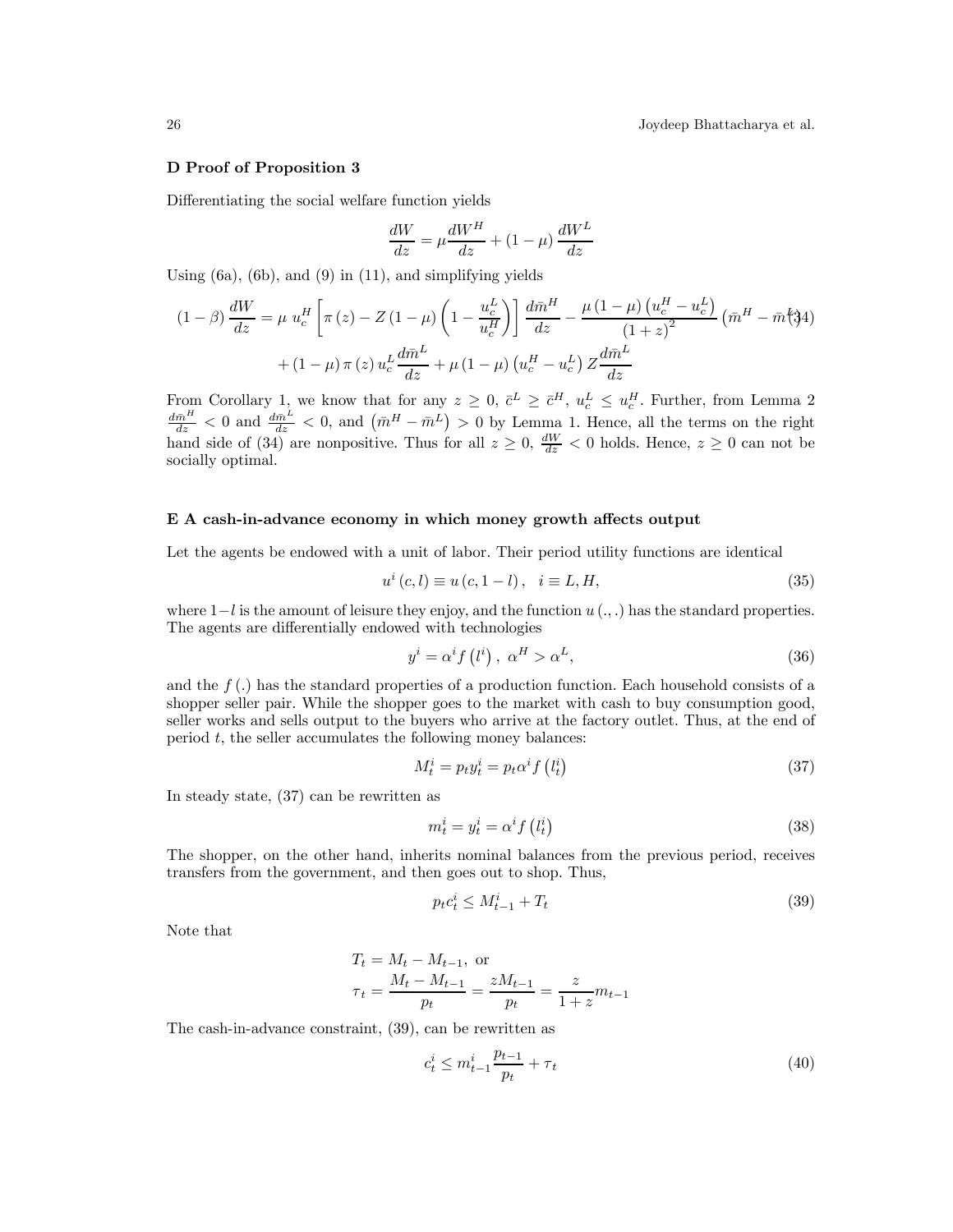Who is Afraid of the Friedman Rule? 27

Clearly, (40) binds with equality in the steady state. Otherwise exchanging excess real balances with consumption will be a strict improvement. The optimization problem maximizes

$$
\sum_{s=t}^{\infty} \beta^{s-t} u(c_s^i, 1 - l_s^i) = u\left(\alpha^i f(l_{t-1}^i) \frac{p_{t-1}}{p_t} + \tau_t, 1 - l_t^i\right) + \beta u\left(\alpha^i f(l_t^i) \frac{p_t}{p_{t+1}} + \tau_{t+1}, 1 - l_{t+1}\right) + \dots
$$

subject to constraints (37) and (40). The optimum is characterized by the following first-ordercondition:

$$
-u_{l}\left(c_{t}^{i}, l_{t}^{i}\right)=\alpha^{i} f'\left(l_{t}^{i}\right) \frac{\beta}{(1+z)} u_{c}\left(c_{t+1}^{i}, l_{t+1}^{i}\right); \text{ for } i=L, H
$$
\n(41)

Steady state In steady state, (41) yields

$$
-u_{l}^{i}=\alpha^{i}f'\left(\bar{l}^{i}\right)\frac{\beta}{\left(1+z\right)}u_{c}^{i}
$$

which is equation  $(17)$  in the main text. Further, equation  $(40)$  can be rewritten as

$$
\bar{c}^i = \frac{\bar{m}^i}{1+z} + \frac{z}{1+z}\bar{m}
$$

$$
\bar{c}^i = \bar{m}^i + \frac{z}{1+z}(\bar{m} - \bar{m}^i)
$$

$$
= \alpha^i f(\bar{l}^i) + \frac{z}{1+z}(\bar{m} - \bar{m}^i)
$$

where the last step makes use of (38). Since  $\bar{m} = \mu \bar{m}^H + (1 - \mu) \bar{m}^L$ , the steady state consumption is given by

$$
\bar{c}^{L} = \alpha^{L} f(l^{L}) + \frac{z}{1+z} \mu (\bar{m}^{H} - \bar{m}^{L}), \qquad (42a)
$$

$$
\bar{c}^{H} = \alpha^{H} f(l^{H}) - \frac{z}{1+z} (1-\mu) (\bar{m}^{H} - \bar{m}^{L}).
$$
\n(42b)

which are presented as (18a) and (18b) in the main text.

# F Proof of Lemma 5

To check if the  $H$  types would like to deviate, we differentiate  $H$  type's utility aggregate with respect to  $z$ , and use  $(29)$  with  $(31)$  to obtain

$$
\frac{d}{dz}\left[\bar{c}^H + \lambda^H \left(\ln \bar{m}^H - \frac{\bar{m}^H}{m^*H}\right)\right] = -(1-\mu)\frac{m^*}{1+z}\left[\frac{1}{\left(1+\kappa^H\pi(z)\right)} - \frac{1}{\left(1+\kappa^L\pi(z)\right)}\right] \n+ (1-\mu)\frac{z(m^*)^2}{1+z}\frac{\beta}{\left(1+z\right)^2}\left[\frac{\frac{1}{\lambda^H}}{\left(1+\kappa^H\pi(z)\right)^2} - \frac{\frac{1}{\lambda^L}}{\left(1+\kappa^L\pi(z)\right)^2}\right] \n+ \pi(z)\frac{d\bar{m}^H}{dz}.
$$

Clearly, at the FR  $\pi(z)=0$ , the first and the last term vanish, while the second term is positive. Now, unlike the previous case, the H types would prefer  $z>\beta-1$ . But can it be that  $\tilde{z}^H > 0$ ? The answer is negative, as seen from the derivative above. At  $z = 0$ , i.e.,  $\pi(z) = 1-\beta$ , the second term vanishes and the first and the third term are negative. Thus, there lies a maximum for  $\tilde{z}^H \in (\beta - 1, 0)$ . It is easy to see that this must be the H types' global maximum, as for any  $z > 0$  they incur both a loss of consumption as well as a loss of real balances.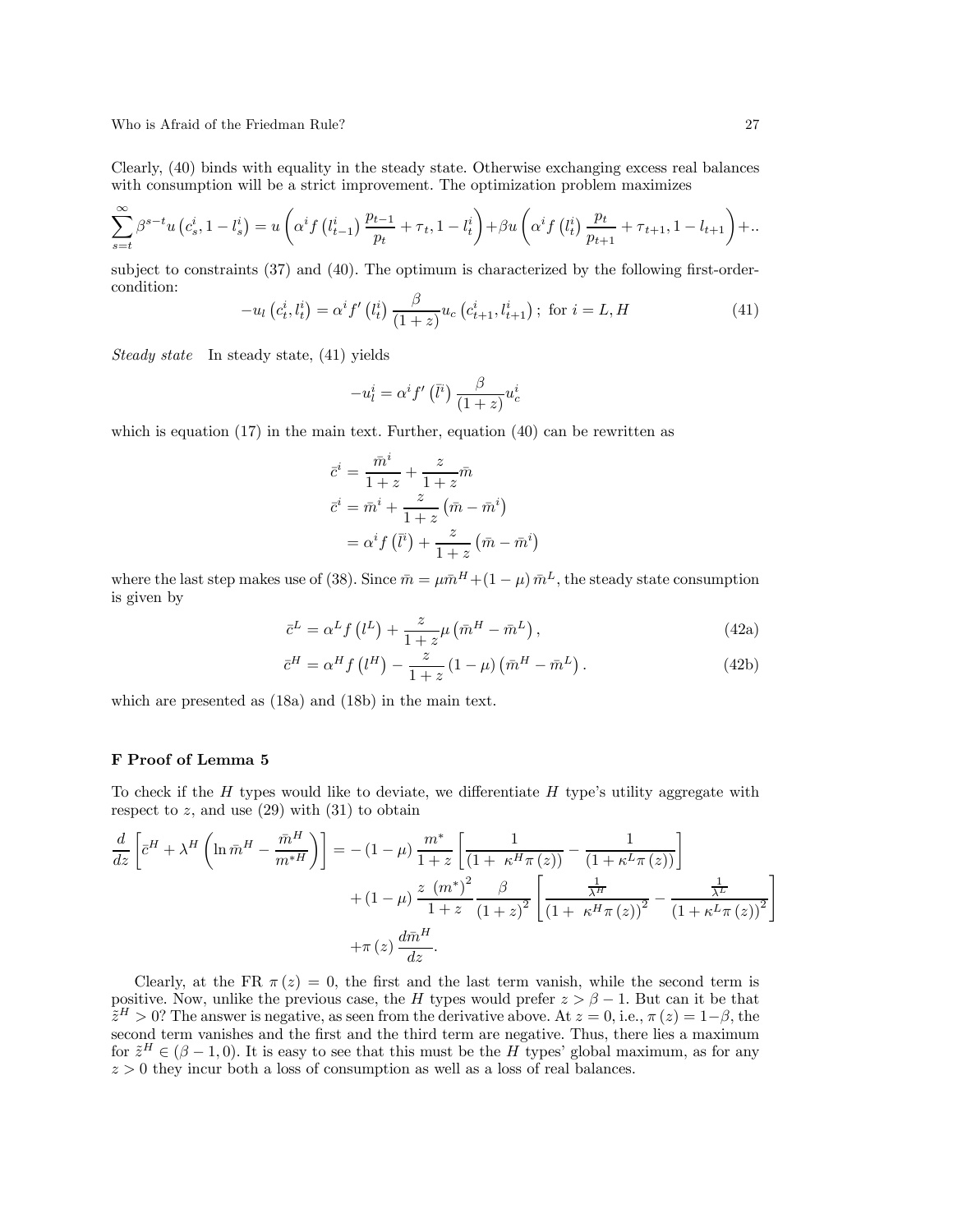# G Proof of Lemma 6

Using  $(30)$  in  $(21)$ , we obtain

$$
(1 - \beta) \left( U^L \big|_{z^{FR}} - U^L \big|_{z} \right) = u \left[ \bar{y} + \lambda^L (\ln m^* - 1) \right] - u \left[ \bar{y} + \mu Z \left( \bar{m}^H - \bar{m}^L \right) + \lambda^L \left( \ln \bar{m}^L - \frac{\bar{m}^L}{m^*} \right) \right]
$$

Thus  $U^L\big|_{z^{\text{FR}}} - U^L\big|_z \lessgtr 0$  if and only if

$$
\bar{y} + \lambda^{L} (\ln m^{*} - 1) \leq \bar{y} + \mu Z (\bar{m}^{H} - \bar{m}^{L}) + \lambda^{L} (\ln \bar{m}^{L} - \frac{\bar{m}^{L}}{m^{*}})
$$

Using (29), the above condition can be rewritten as

$$
\mu \kappa^{L} Z \pi(z) \left[ \frac{\kappa^{L} - \kappa^{H}}{(1 + \kappa^{L} \pi(z)) (1 + \kappa^{H} \pi(z))} \right] \leq \left[ \ln \left( 1 + \kappa^{L} \pi(z) \right) - \frac{\kappa^{L} \pi(z)}{1 + \kappa^{L} \pi(z)} \right]
$$

Note that the RHS is always positive. But for any  $z \le 0$ , the LHS is nonpositive. Hence  $U^L\big|_{z^{FR}} >$  $U^L\big|_z$  for all  $z \leq 0$ .

For the second part, suppose  $\kappa^H = 0$ . Then,  $U^L \big|_{z>0} > U^L \big|_{z^{FR}}$  if and only if

$$
\frac{\kappa^L \pi(z)}{1 + \kappa^L \pi(z)} \left( 1 + \frac{\mu Z}{\pi(z)} \kappa^L \pi(z) \right) > \ln \left( 1 + \kappa^L \pi(z) \right) \tag{43}
$$

Fix any  $z = \tilde{z} > 0$ . It is easily shown that the above condition holds for all  $\kappa^L > \hat{\kappa}^L$ , where  $\hat{\kappa}^L$ is obtained as an implicit solution of

$$
\frac{\hat{\kappa}^{L}\pi\left(\tilde{z}\right)}{1+\hat{\kappa}^{L}\pi\left(\tilde{z}\right)}\left(1+\frac{\mu\tilde{Z}}{\pi\left(\tilde{z}\right)}\hat{\kappa}^{L}\pi\left(\tilde{z}\right)\right)=\ln\left(1+\hat{\kappa}^{L}\pi\left(\tilde{z}\right)\right).
$$

By continuity, (43) should hold for  $\kappa^H > 0$ , provided  $\kappa^L$  is then sufficiently larger than  $\kappa^H$ .